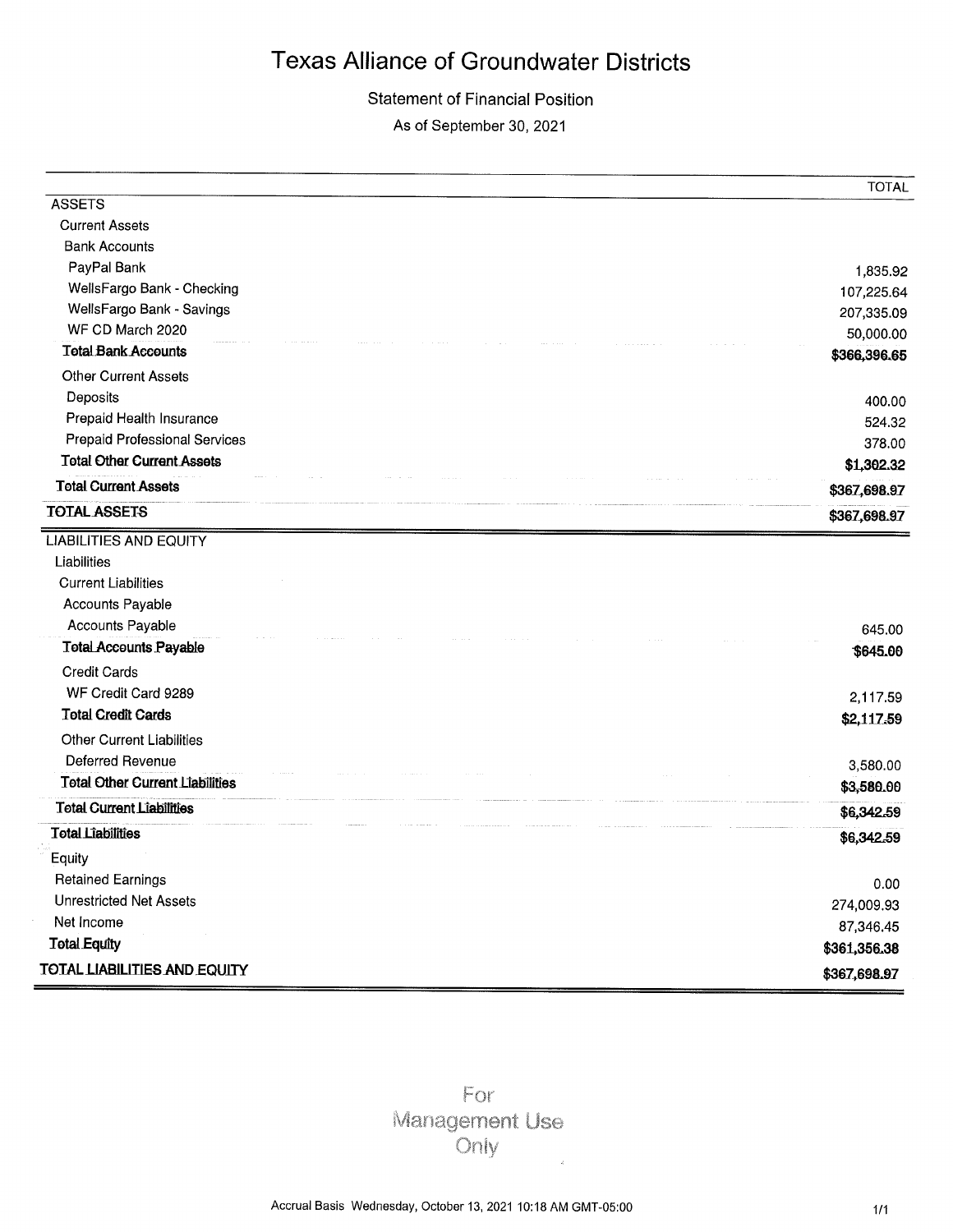### **Statement of Activity**

July - September, 2021

|                                    |                 | <b>TOTAL</b>              |
|------------------------------------|-----------------|---------------------------|
|                                    | JUL - SEP, 2021 | OCT 2020 - SEP 2021 (YTD) |
| Income                             |                 |                           |
| Interest Income                    | 6.49            | 106.65                    |
| Meeting Income                     |                 |                           |
| PFIA Training                      | 525.00          | 6,900.00                  |
| Regular Business Meeting Income    | 220.00          | 17,265.00                 |
| <b>Texas Groundwater Summit</b>    | 88,762.95       | 102,027.95                |
| <b>Total Meeting Income</b>        | 89,507.95       | 126,192.95                |
| <b>Member Dues</b>                 |                 |                           |
| Membership Dues - Associates       | $-703.75$       | 52,221.25                 |
| Membership Dues - Voting           | 0.00            | 121,430.00                |
| <b>Total Member Dues</b>           | $-703.75$       | 173,651.25                |
| <b>Total Income</b>                | \$88,810.69     | \$299,950.85              |
| <b>GROSS PROFIT</b>                | \$88,810.69     | \$299,950.85              |
| Expenses                           |                 |                           |
| <b>Meeting Expenses</b>            |                 |                           |
| Regular Business Meeting Expenses  | $-473.25$       | 1,840.32                  |
| <b>Technical Training Expenses</b> |                 | 85.57                     |
| <b>Total Meeting Expenses</b>      | $-473.25$       | 1,925.89                  |
| Office Expense                     |                 |                           |
| Cell Phone                         | 720.00          | 2,880.00                  |
| Clerical Duties, Taxes & Fees      |                 | 299.41                    |
| Furniture and Equipment            | 264.87          | 264.87                    |
| Office Phone                       | 107.82          | 426.66                    |
| Postage and PO Box                 |                 | 226.00                    |
| Rent                               | 1,990.00        | 11,940.00                 |
| Software                           | 341.13          | 1,306.51                  |
| Supplies                           | 226.35          | 240.92                    |
| Website & IT Services              | 562.79          | 2,293.31                  |
| <b>Total Office Expense</b>        | 4,212.96        | 19,877.68                 |
| Personnel                          |                 |                           |
| <b>Executive Director</b>          |                 |                           |
| Health Insurance Reimburse         | 1,500.00        | 6,000.00                  |
| Payroll Taxes                      | 1,612.23        | 6,448.95                  |
| Retirement                         | 1,264.50        | 5,058.00                  |
| Salaries                           | 21,075.00       | 84,300.00                 |
| <b>Total Executive Director</b>    | 25,451.73       | 101,806.95                |
| Health Insurance-Group Plan        | 1,572.96        | 5,862.70                  |
|                                    |                 |                           |

For Management Use Only

l.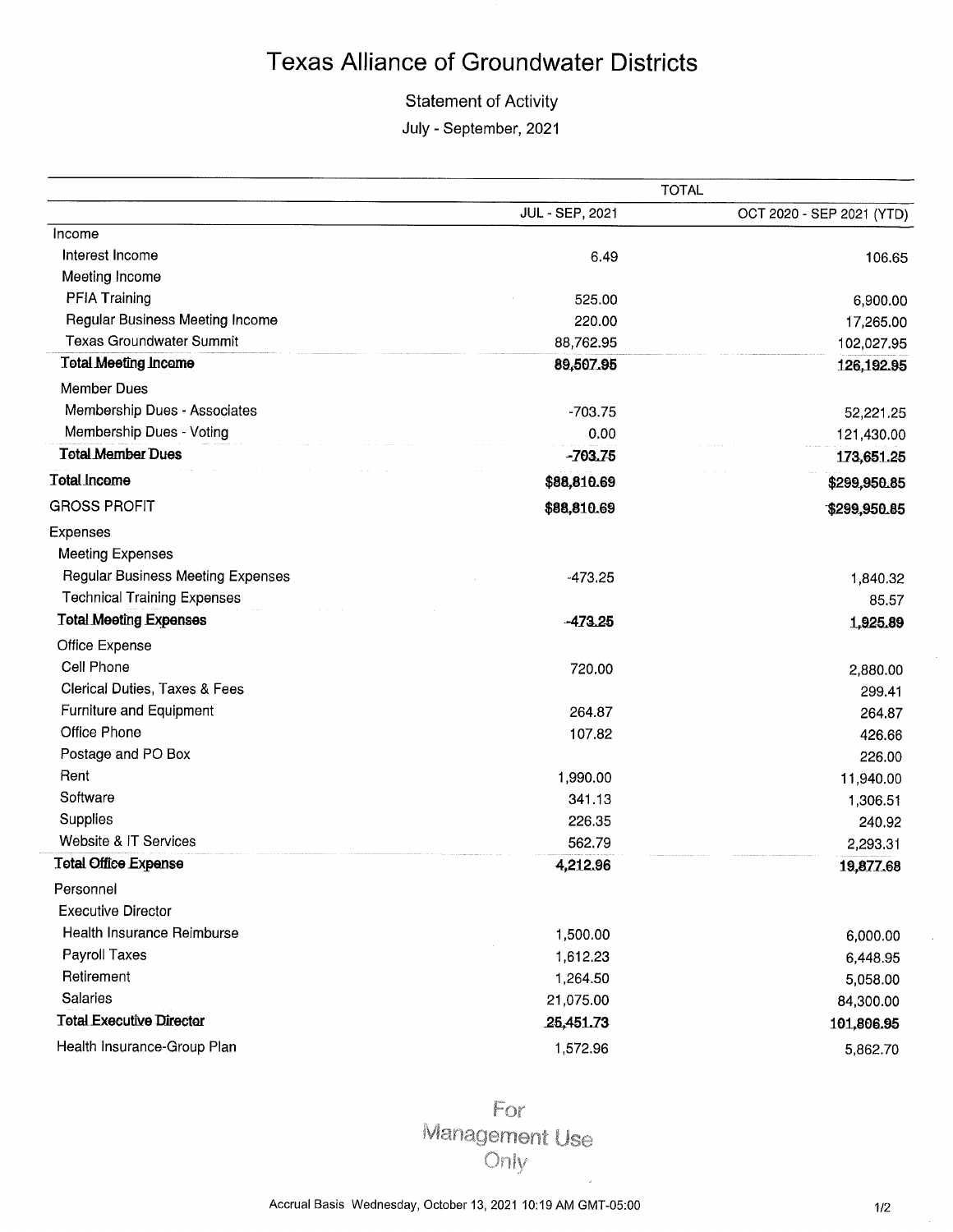### **Statement of Activity**

July - September, 2021

|                                    |                 | <b>TOTAL</b>              |
|------------------------------------|-----------------|---------------------------|
|                                    | JUL - SEP, 2021 | OCT 2020 - SEP 2021 (YTD) |
| Staff                              |                 |                           |
| Payroll Taxes                      | 1,109.25        | 4,437.00                  |
| Retirement                         | 870.00          | 3,480.00                  |
| <b>Salaries</b>                    | 14,499.99       | 57,999.96                 |
| <b>Total Staff</b>                 | 16,479.24       | 65,916.96                 |
| <b>Total Personnel</b>             | 43,503.93       | 173,586.61                |
| <b>Professional Services</b>       |                 |                           |
| Audit/Tax Return                   |                 | 1,050.00                  |
| Insurance - Bonds                  | 320.03          | 1,798.53                  |
| Member Management Software         | 162.00          | 690.00                    |
| Payroll/Bookkeeping/Banking        | 1,848.11        | 4,861.44                  |
| <b>PFIA Instructor</b>             | 2,875.00        | 2,875.00                  |
| <b>Texas Legislative Service</b>   | 429.99          | 1,823.46                  |
| <b>Total Professional Services</b> | -5,635.13       | 13,098.43                 |
| Travel/Confer/Dues/Outreach        |                 |                           |
| Conference Fees                    | 850.00          | 1,609.00                  |
| Member Dues/Registrations          |                 | 432.26                    |
| Outreach                           | 670.16          | 877.33                    |
| Parking                            | 46.25           | 108.25                    |
| <b>Travel and Hotel/Mileage</b>    | 801.91          | 1,088.95                  |
| Total Travel/Confer/Dues/Outreach  | 2,368.32        | 4,115.79                  |
| <b>Total Expenses</b>              | \$55,247.09     | \$212,604.40              |
| <b>NET OPERATING INCOME</b>        | \$33,563.60     | \$87,346.45               |
| <b>NET INCOME</b>                  | \$33,563.60     | \$87,346.45               |

For Management Use Only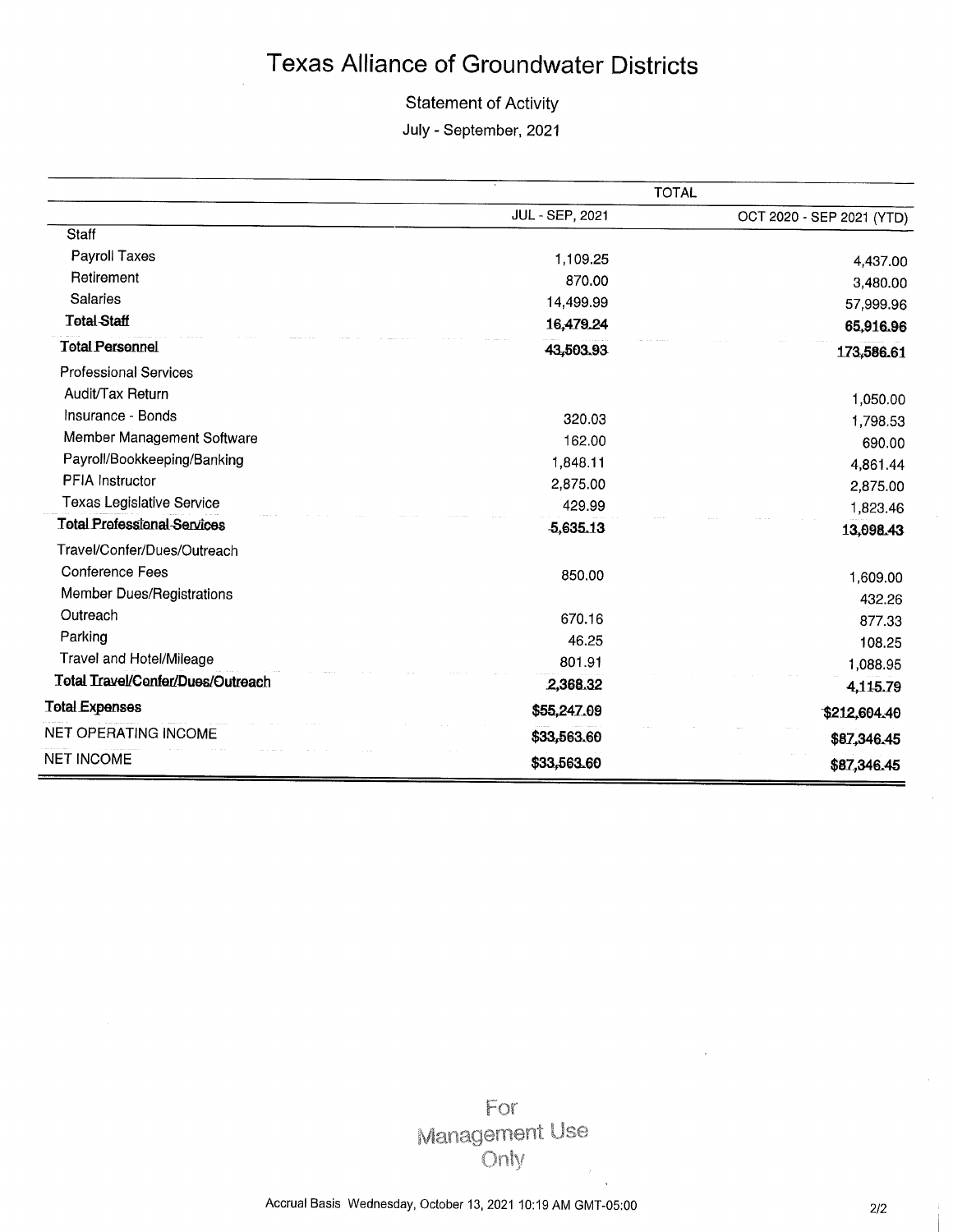### Budget vs. Actuals: FY21Budget - FY21 P&L

October 2020 - September 2021

|                                          |               |               | <b>TOTAL</b> |             |
|------------------------------------------|---------------|---------------|--------------|-------------|
|                                          | <b>ACTUAL</b> | <b>BUDGET</b> | OVER BUDGET  | % OF BUDGET |
| Income                                   |               |               |              |             |
| Interest Income                          | 106.65        | 2,400.00      | $-2,293.35$  | 4.44 %      |
| Meeting Income                           |               |               |              |             |
| <b>PFIA Training</b>                     | 6,900.00      | 4,300.00      | 2,600.00     | 160.47%     |
| Regular Business Meeting Income          | 17,265.00     | 32,000.00     | $-14,735.00$ | 53.95%      |
| <b>Technical Training Income</b>         | 0.00          | 5,000.00      | $-5,000.00$  | 0.00%       |
| <b>Texas Groundwater Summit</b>          | 102,027.95    | 45,000.00     | 57,027.95    | 226.73%     |
| <b>Total Meeting Income</b>              | 126,192.95    | 86,300.00     | 39,892.95    | 146.23%     |
| <b>Member Dues</b>                       |               |               |              |             |
| Membership Dues - Associates             | 52,221.25     | 41,000.00     | 11,221.25    | 127.37%     |
| Membership Dues - Voting                 | 121,430.00    | 120,000.00    | 1,430.00     | 101.19%     |
| <b>Total Member Dues</b>                 | 173,651.25    | 161,000.00    | 12,651.25    | 107.86%     |
| <b>Total Income</b>                      | \$299,950.85  | \$249,700.00  | \$50,250.85  | 120.12%     |
| <b>GROSS PROFIT</b>                      | \$299,950.85  | \$249,700.00  | \$50,250.85  | 120.12%     |
| Expenses                                 |               |               |              |             |
| <b>Meeting Expenses</b>                  |               |               |              |             |
| <b>Meeting Supplies</b>                  |               | 1,500.00      | $-1,500.00$  |             |
| <b>Regular Business Meeting Expenses</b> | 1,840.32      | 11,000.00     | $-9,159.68$  | 16.73%      |
| <b>Technical Training Expenses</b>       | 85.57         | 2,000.00      | $-1,914.43$  | 4.28%       |
| <b>Total Meeting Expenses</b>            | 1,925.89      | 14,500.00     | $-12,574.11$ | 13.28%      |
| Office Expense                           |               |               |              |             |
| Cell Phone                               | 2,880.00      | 2,880.00      | 0.00         | 100.00%     |
| Clerical Duties, Taxes & Fees            | 299.41        | 500.00        | $-200.59$    | 59.88%      |
| Furniture and Equipment                  | 264.87        | 1,500.00      | $-1,235.13$  | 17.66%      |
| Office Phone                             | 426.66        | 490.00        | $-63.34$     | 87.07%      |
| Postage and PO Box                       | 226.00        | 300.00        | $-74.00$     | 75.33 %     |
| Rent                                     | 11,940.00     | 12,600.00     | $-660.00$    | 94.76%      |
| Software                                 | 1,306.51      | 1,400.00      | $-93.49$     | 93.32%      |
| Supplies                                 | 240.92        | 1,000.00      | $-759.08$    | 24.09%      |
| Website & IT Services                    | 2,293.31      | 2,500.00      | $-206.69$    | 91.73%      |
| <b>Total Office Expense</b>              | 19,877.68     | 23,170.00     | $-3,292.32$  | 85.79%      |
| Personnel                                |               |               |              |             |
| <b>Executive Director</b>                |               |               |              |             |
| Health Insurance Reimburse               | 6,000.00      | 6,000.00      | 0.00         | 100.00%     |
| Payroll Taxes                            | 6,448.95      | 7,295.00      | $-846.05$    | 88.40%      |
| Retirement                               | 5,058.00      | 5,058.00      | 0.00         | 100.00%     |
| Salaries                                 | 84,300.00     | 84,300.00     | 0.00         | 100.00%     |
| <b>Total Executive Director</b>          | 101,806.95    | 102,653.00    | $-846.05$    | 99.18%      |
| Health Insurance-Group Plan<br>Staff     | 5,862.70      | 6,500.00      | $-637.30$    | 90.20%      |
| Payroll Taxes                            | 4,437.00      | 4,704.00      | $-267.00$    | 94.32%      |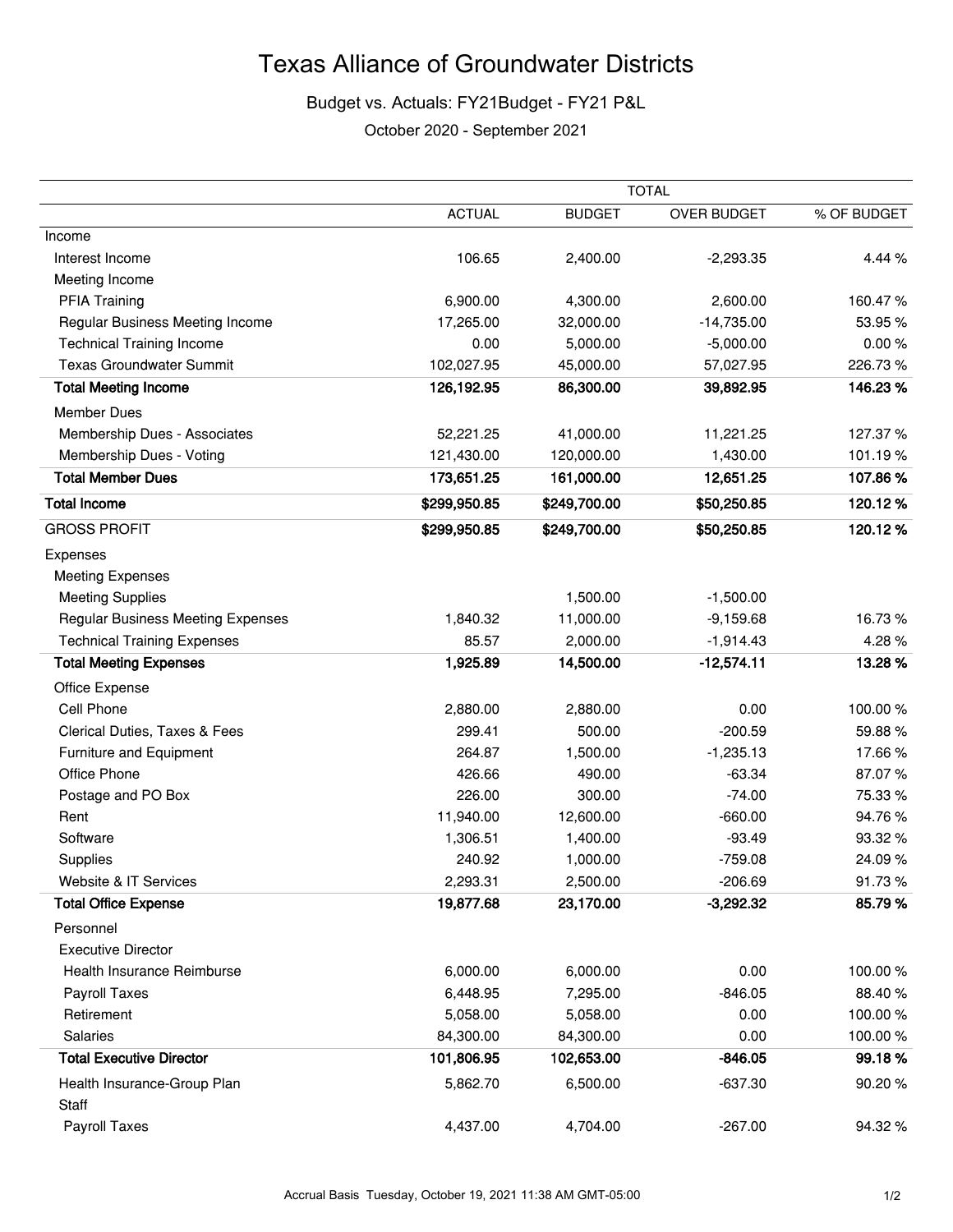### Budget vs. Actuals: FY21Budget - FY21 P&L

October 2020 - September 2021

|                                    | <b>TOTAL</b>  |               |                    |             |  |  |  |  |
|------------------------------------|---------------|---------------|--------------------|-------------|--|--|--|--|
|                                    | <b>ACTUAL</b> | <b>BUDGET</b> | <b>OVER BUDGET</b> | % OF BUDGET |  |  |  |  |
| Retirement                         | 3,480.00      | 3,480.00      | 0.00               | 100.00%     |  |  |  |  |
| <b>Salaries</b>                    | 57,999.96     | 58,000.00     | $-0.04$            | 100.00%     |  |  |  |  |
| <b>Total Staff</b>                 | 65,916.96     | 66,184.00     | $-267.04$          | 99.60%      |  |  |  |  |
| <b>Total Personnel</b>             | 173,586.61    | 175,337.00    | $-1,750.39$        | 99.00 %     |  |  |  |  |
| <b>Professional Services</b>       |               |               |                    |             |  |  |  |  |
| Audit/Tax Return                   | 1,050.00      | 1,500.00      | $-450.00$          | 70.00 %     |  |  |  |  |
| Insurance - Bonds                  | 1.798.53      | 2,500.00      | $-701.47$          | 71.94 %     |  |  |  |  |
| Member Management Software         | 690.00        | 1,000.00      | $-310.00$          | 69.00 %     |  |  |  |  |
| Payroll/Bookkeeping/Banking        | 4,861.44      | 4,000.00      | 861.44             | 121.54%     |  |  |  |  |
| <b>PFIA Instructor</b>             | 2,875.00      | 2,500.00      | 375.00             | 115.00 %    |  |  |  |  |
| <b>Texas Legislative Service</b>   | 1,823.46      | 1,840.00      | $-16.54$           | 99.10%      |  |  |  |  |
| <b>Total Professional Services</b> | 13,098.43     | 13,340.00     | $-241.57$          | 98.19%      |  |  |  |  |
| Travel/Confer/Dues/Outreach        |               |               |                    |             |  |  |  |  |
| <b>Conference Fees</b>             | 1,609.00      | 3,500.00      | $-1,891.00$        | 45.97 %     |  |  |  |  |
| <b>Member Dues/Registrations</b>   | 432.26        | 1.000.00      | $-567.74$          | 43.23 %     |  |  |  |  |
| Outreach                           | 877.33        | 2,000.00      | $-1,122.67$        | 43.87%      |  |  |  |  |
| Parking                            | 108.25        | 500.00        | $-391.75$          | 21.65%      |  |  |  |  |
| Travel and Hotel/Mileage           | 1,088.95      | 4,500.00      | $-3,411.05$        | 24.20%      |  |  |  |  |
| Total Travel/Confer/Dues/Outreach  | 4,115.79      | 11,500.00     | $-7,384.21$        | 35.79%      |  |  |  |  |
| <b>Total Expenses</b>              | \$212,604.40  | \$237,847.00  | $$ -25,242.60$     | 89.39%      |  |  |  |  |
| <b>NET OPERATING INCOME</b>        | \$87,346.45   | \$11,853.00   | \$75,493.45        | 736.91 %    |  |  |  |  |
| <b>NET INCOME</b>                  | \$87,346.45   | \$11,853.00   | \$75,493.45        | 736.91 %    |  |  |  |  |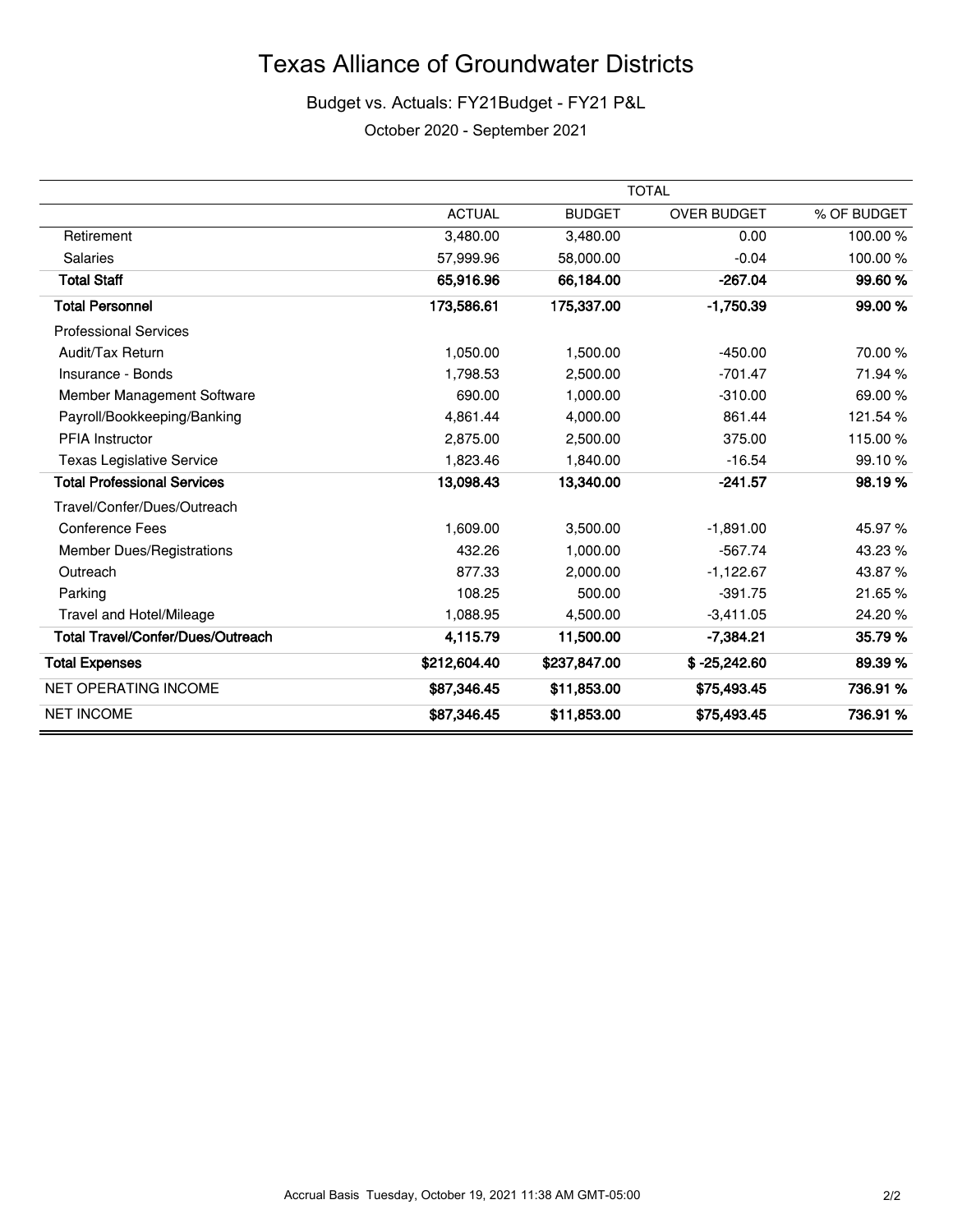Profit and Loss Detail

July - September, 2021

#### **Total for Membership Dues - Voting \$0.00 Total for Member Dues \$ -703.75 Total for Income \$88,810.69** Expenses Meeting Expenses Regular Business Meeting Expenses 08/02/2021 Expense 9FA45321L9558332K PayPal expendition Fee for PayPal Transaction expendition PayPal Bank 10.94 10.94 08/03/2021 Sales Receipt 14-103181 Blanton & Associates - Associate Member Reception sponsor for "June 2021 Regular Business Meeting" (08 Jun 2021 2:15 PM - 09 Jun 2021 12:00 PM, Holiday Inn Midtown PayPal Bank -250.00 -239.06

| <b>DATE</b>                      | TRANSACTION NUM<br><b>TYPE</b>                   |                              | <b>NAME</b>                               | CLASS MEMO/DESCRIPTION                                                                                                             | <b>SPLIT</b>                     | <b>AMOUNT</b> | <b>BALANCE</b>      |
|----------------------------------|--------------------------------------------------|------------------------------|-------------------------------------------|------------------------------------------------------------------------------------------------------------------------------------|----------------------------------|---------------|---------------------|
| Ordinary Income/Expenses         |                                                  |                              |                                           |                                                                                                                                    |                                  |               |                     |
| Income                           |                                                  |                              |                                           |                                                                                                                                    |                                  |               |                     |
| Interest Income                  |                                                  |                              |                                           |                                                                                                                                    |                                  |               |                     |
| 07/03/2021                       | Deposit                                          |                              |                                           | <b>INTEREST PAYMENT</b>                                                                                                            | WF CD March<br>2020              | 0.41          | 0.41                |
| 07/31/2021                       | Deposit                                          |                              |                                           | <b>INTEREST PAYMENT</b>                                                                                                            | WellsFargo<br>Bank -             | 1.76          | 2.17                |
| 08/03/2021                       | Deposit                                          |                              |                                           | <b>INTEREST PAYMENT</b>                                                                                                            | Savings<br>WF CD March<br>2020   | 0.42          | 2.59                |
| 08/31/2021                       | Deposit                                          |                              |                                           | <b>INTEREST PAYMENT</b>                                                                                                            | WellsFargo<br>Bank -             | 1.76          | 4.35                |
| 09/03/2021                       | Deposit                                          |                              |                                           | <b>INTEREST PAYMENT</b>                                                                                                            | Savings<br>WF CD March<br>2020   | 0.43          | 4.78                |
| 09/30/2021                       | Deposit                                          |                              |                                           | <b>INTEREST PAYMENT</b>                                                                                                            | WellsFargo<br>Bank -<br>Savings  | 1.71          | 6.49                |
| <b>Total for Interest Income</b> |                                                  |                              |                                           |                                                                                                                                    |                                  | \$6.49        |                     |
| Meeting Income<br>PFIA Training  |                                                  |                              |                                           |                                                                                                                                    |                                  |               |                     |
|                                  | 08/02/2021 Sales Receipt                         | 14-103180                    | Jorge Gonzalez                            | Registration for "June 2021 Public Funds Investment Act Training"<br>(08 Jun 2021 8:00 AM - 2:00 PM, Holiday Inn Midtown Austin, 6 | PayPal Bank                      | 525.00        | 525.00              |
| <b>Total for PFIA Training</b>   |                                                  |                              |                                           |                                                                                                                                    |                                  | \$525.00      |                     |
|                                  | Regular Business Meeting Income                  |                              |                                           |                                                                                                                                    |                                  |               |                     |
|                                  | 08/13/2021 Sales Receipt 14-103185               |                              | Vanessa Puig-<br>Williams                 | Registration for "June 2021 Regular Business Meeting" (08 Jun 2021<br>2:15 PM - 09 Jun 2021 12:00 PM, Holiday Inn Midtown Austin,  | PayPal Bank                      | 220.00        | 220.00              |
|                                  | <b>Total for Regular Business Meeting Income</b> |                              |                                           |                                                                                                                                    |                                  | \$220.00      |                     |
|                                  | <b>Texas Groundwater Summit</b>                  |                              |                                           |                                                                                                                                    |                                  |               |                     |
|                                  | 09/10/2021 Sales Receipt                         | 14-103190                    | Collier Consulting,<br>Inc.               | Registration for two for Groundwater Summit, payment directly to<br>TAGD rather than through Event Mgt coordinator                 | Undeposited<br>Funds             | 770.00        | 770.00              |
| 09/10/2021 Deposit               |                                                  | 1100662320                   |                                           | Groundwater Summit Sponsorship, payment directly to TAGD rather<br>than Event Management coordinator                               | WellsFargo<br>Bank -<br>Checking | 1,000.00      | 1,770.00            |
|                                  | 09/30/2021 Sales Receipt 14-103192               |                              | <b>Innovation Event</b><br>Management     | Income from Texas Groundwater Summit 2021                                                                                          | Undeposited<br>Funds             |               | 86,992.95 88,762.95 |
|                                  | <b>Total for Texas Groundwater Summit</b>        |                              |                                           |                                                                                                                                    |                                  | \$88,762.95   |                     |
| <b>Total for Meeting Income</b>  |                                                  |                              |                                           |                                                                                                                                    |                                  | \$89,507.95   |                     |
| <b>Member Dues</b>               |                                                  |                              |                                           |                                                                                                                                    |                                  |               |                     |
|                                  | Membership Dues - Associates                     |                              |                                           |                                                                                                                                    |                                  |               |                     |
|                                  | 07/31/2021 Credit Memo                           | 14-103184                    | <b>EPCOR</b>                              | Potential Member will not be joining TAGD; Associate - annual<br>membership dues for Large Corporation with a budget >\$1,000,000  | Accounts<br>Receivable           | $-516.25$     | $-516.25$           |
|                                  | 07/31/2021 Credit Memo                           | 14-103183                    | <b>EPCOR</b>                              | Potential Member will not be joining TAGD; Associate - annual<br>membership dues for Large Corporation with a budget >\$1,000,000  | Accounts<br>Receivable           | $-2,170.00$   | -2,686.25           |
|                                  | 09/01/2021 Journal Entry                         | <b>Reclass Sales Receipt</b> |                                           | Reclass 8/2/21 partial payment of Associate dues mistakenly coded<br>to Member dues                                                | -Split-                          |               | 720.00 -1,966.25    |
| 09/07/2021 Invoice               |                                                  | 14-103187                    | <b>Graves Dougherty</b><br>Hearon & Moody | Associate - annual membership dues for Large Corporation with a<br>budget >\$1,000,000                                             | Accounts<br>Receivable           |               | 542.50 -1,423.75    |
|                                  | 09/30/2021 Sales Receipt                         | 14-103191                    | Wellntl (Associate)                       | Associate - annual membership dues for small Corporation of a<br>budget <\$500,000 or Non-GCD Government Entity                    | Undeposited<br>Funds             | 720.00        | $-703.75$           |
|                                  | <b>Total for Membership Dues - Associates</b>    |                              |                                           |                                                                                                                                    |                                  | $$ -703.75$   |                     |
|                                  | Membership Dues - Voting                         |                              |                                           |                                                                                                                                    |                                  |               |                     |
|                                  | 08/02/2021 Sales Receipt                         | 14-103186                    | Wellntl (Associate)                       | Annual membership dues based on annual budget \$250,000 -<br>\$499,999                                                             | Undeposited<br>Funds             | 720.00        | 720.00              |
|                                  | 09/01/2021 Journal Entry                         | <b>Reclass Sales Receipt</b> |                                           | Reclass 8/2/21 partial payment of Associate dues mistakenly coded<br>to Member dues                                                | -Split-                          | $-720.00$     | 0.00                |

Austin, 08/03/2021 Expense 58H46552JA4705626 PayPal expenditum Fee for PayPal Transaction PayPal Bank 5.47 -233.59 08/03/2021 Sales Receipt 14-103182 Jordan Furnans Reception sponsor for "June 2021 Regular Business Meeting" (08 PayPal Bank -250.00 -483.59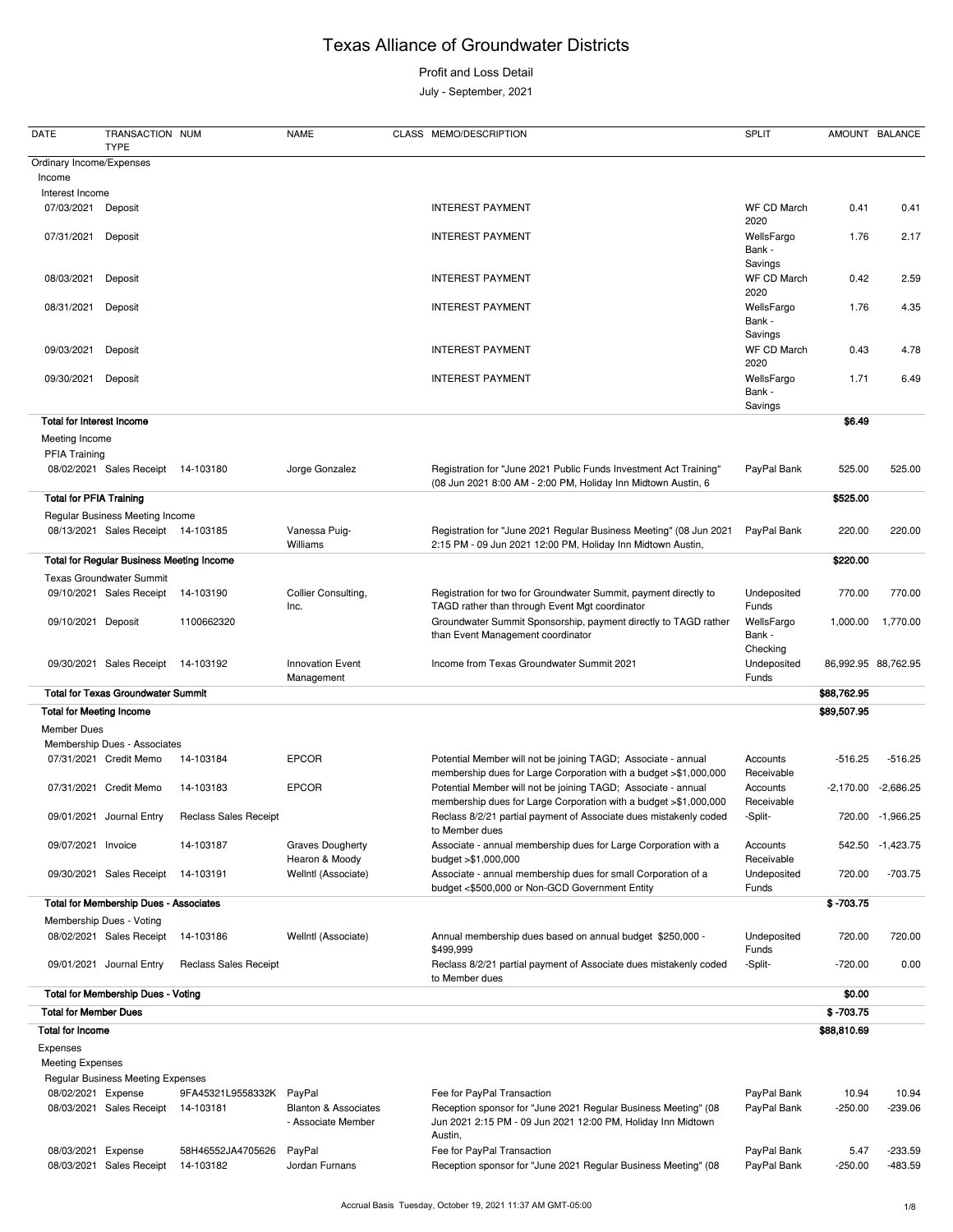Profit and Loss Detail

July - September, 2021

| <b>DATE</b>        | TRANSACTION NUM<br>TYPE                            |                          | <b>NAME</b> | CLASS MEMO/DESCRIPTION                                       | <b>SPLIT</b> |             | AMOUNT BALANCE |
|--------------------|----------------------------------------------------|--------------------------|-------------|--------------------------------------------------------------|--------------|-------------|----------------|
|                    |                                                    |                          |             | Jun 2021 2:15 PM - 09 Jun 2021 12:00 PM, Holiday Inn Midtown |              |             |                |
|                    |                                                    |                          |             | Austin,                                                      |              |             |                |
| 08/03/2021 Expense |                                                    | 24K01276Y9295874F PayPal |             | Fee for PayPal Transaction                                   | PayPal Bank  | 5.47        | -478.12        |
| 08/13/2021 Expense |                                                    | 3N927708RV650431A PayPal |             | Fee for PayPal Transaction                                   | PayPal Bank  | 4.87        | -473.25        |
|                    | <b>Total for Regular Business Meeting Expenses</b> |                          |             |                                                              |              | $$ -473.25$ |                |
|                    | <b>Total for Meeting Expenses</b>                  |                          |             |                                                              |              | $$ -473.25$ |                |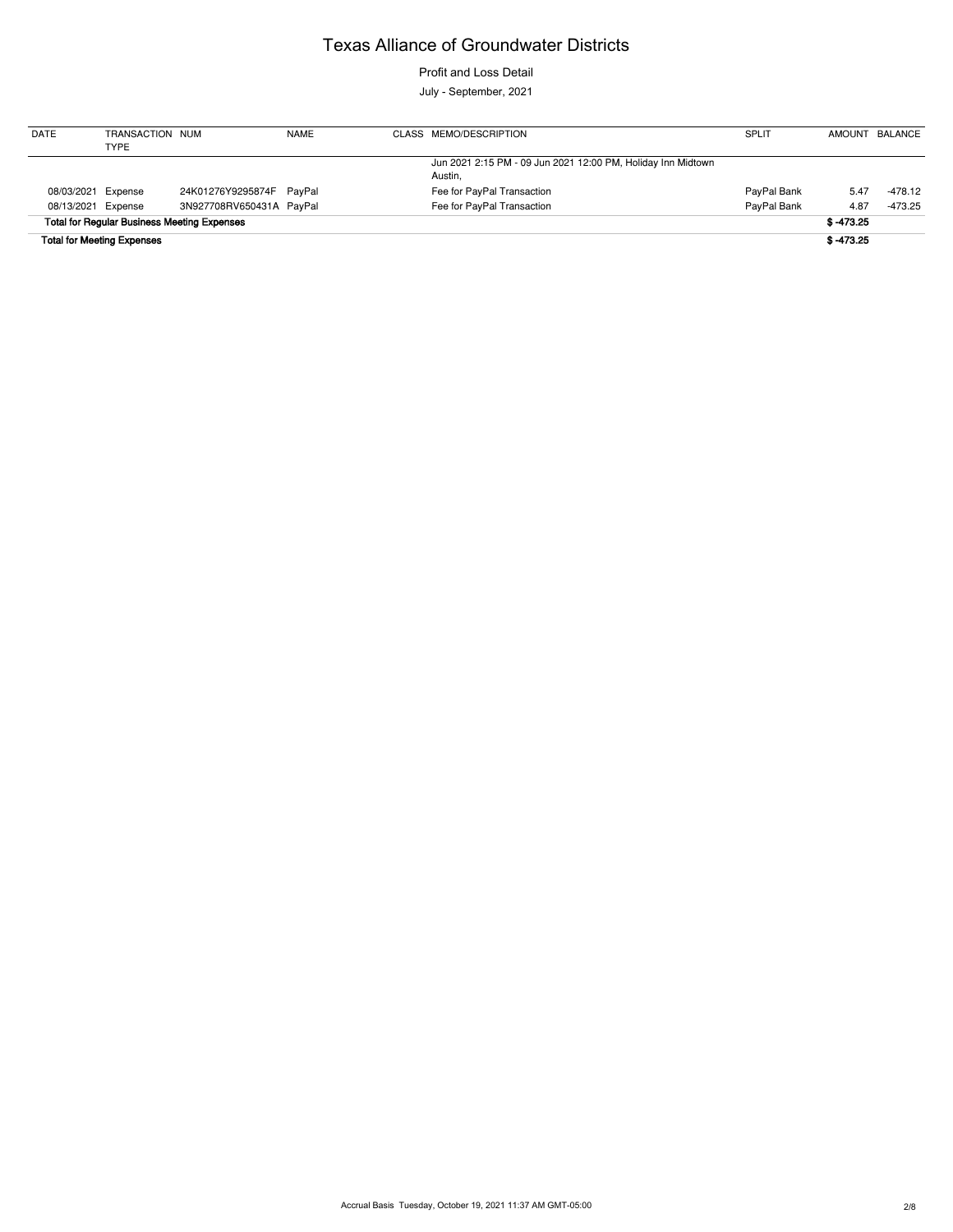### Profit and Loss Detail

July - September, 2021

| DATE                              | <b>TRANSACTION</b><br><b>TYPE</b>        | <b>NUM</b>        | <b>NAME</b>                             | CLASS MEMO/DESCRIPTION                        | <b>SPLIT</b>                  | AMOUNT BALANCE |                 |
|-----------------------------------|------------------------------------------|-------------------|-----------------------------------------|-----------------------------------------------|-------------------------------|----------------|-----------------|
| Office Expense                    |                                          |                   |                                         |                                               |                               |                |                 |
| Cell Phone                        |                                          |                   |                                         |                                               |                               |                |                 |
| 07/29/2021                        | Expense                                  |                   | <b>Gusto Reimb</b>                      | Leah Martinsson                               | WellsFargo Bank -<br>Checking | 120.00         | 120.00          |
| 07/29/2021 Expense                |                                          |                   | Gusto Reimb                             | Julia Stanford                                | WellsFargo Bank -<br>Checking | 120.00         | 240.00          |
| 08/30/2021 Expense                |                                          |                   | <b>Gusto Payroll</b>                    | Leah Martinsson                               | WellsFargo Bank -<br>Checking | 120.00         | 360.00          |
| 08/30/2021 Expense                |                                          |                   | Gusto Payroll                           | Julia Stanford                                | WellsFargo Bank -<br>Checking | 120.00         | 480.00          |
| 09/29/2021 Expense                |                                          |                   | Gusto Reimb                             | Julia Stanford                                | WellsFargo Bank -<br>Checking | 120.00         | 600.00          |
| 09/29/2021 Expense                |                                          |                   | Gusto Reimb                             | Leah Martinsson                               | WellsFargo Bank -<br>Checking | 120.00         | 720.00          |
| <b>Total for Cell Phone</b>       |                                          |                   |                                         |                                               |                               | \$720.00       |                 |
| Furniture and Equipment           |                                          |                   |                                         |                                               |                               |                |                 |
| 09/14/2021 Expense                |                                          |                   | Amazon                                  | Office chair for Julia Stanford               | WF Credit Card 9289           | 191.28         | 191.28          |
| 09/30/2021 Expense                |                                          |                   | At Home Stores                          | Rug for Office                                | WF Credit Card 9289           | 73.59          | 264.87          |
|                                   | <b>Total for Furniture and Equipment</b> |                   |                                         |                                               |                               | \$264.87       |                 |
| Office Phone                      |                                          |                   |                                         |                                               |                               |                |                 |
| 07/03/2021 Expense                |                                          |                   | LogMeIn                                 | GoToMeeting                                   | WF Credit Card 9289           | 19.00          | 19.00           |
| 07/22/2021                        | Expense                                  |                   | OOMA, Inc                               | OOMA, INC<br>888-711-6662 CA                  | WF Credit Card 9289           | 16.94          | 35.94           |
| 08/03/2021                        | Expense                                  |                   | LogMeIn                                 | GoToMeeting                                   | WF Credit Card 9289           | 19.00          | 54.94           |
| 08/22/2021                        | Expense                                  |                   | OOMA, Inc                               | OOMA, INC<br>888-711-6662 CA                  | WF Credit Card 9289           | 16.94          | 71.88           |
| 09/03/2021                        | Expense                                  |                   | LogMeIn                                 | GoToMeeting                                   | WF Credit Card 9289           | 19.00          | 90.88           |
| 09/22/2021 Expense                |                                          |                   | OOMA, Inc                               | OOMA, INC<br>888-711-6662 CA                  | WF Credit Card 9289           | 16.94          | 107.82          |
| <b>Total for Office Phone</b>     |                                          |                   |                                         |                                               |                               | \$107.82       |                 |
|                                   |                                          |                   |                                         |                                               |                               |                |                 |
| Rent<br>08/05/2021 Check          |                                          | 2048              | Gold Key Real Estate                    | August Rent                                   | WellsFargo Bank -<br>Checking | 995.00         | 995.00          |
|                                   | 09/01/2021 Journal Entry                 | Sept 2021         |                                         | Reclass Ck 2053                               | -Split-                       |                | 995.00 1,990.00 |
|                                   |                                          |                   |                                         |                                               |                               |                |                 |
| <b>Total for Rent</b><br>Software |                                          |                   |                                         |                                               |                               | \$1,990.00     |                 |
| 07/09/2021                        | Expense                                  |                   | Adobe Creative Cloud                    | ADOBE.LY/ENUSCA<br>ADOBE *800-833-6687        | WF Credit Card 9289           | 32.46          | 32.46           |
| 07/10/2021                        | Expense                                  |                   | Canva                                   | HTTPSCANVA.CODE<br>CANVA* 03112-20185173      | WF Credit Card 9289           | 12.95          | 45.41           |
| 07/14/2021                        | Expense                                  |                   | Google                                  | GOOGLE* Google Storage<br>650-2530000 CA      | WF Credit Card 9289           | 3.19           | 48.60           |
| 07/19/2021                        | Expense                                  |                   | Mailchimp                               | MAILCHIMP *MONTHLY<br>MAILCHIMP.COMGA         | WF Credit Card 9289           | 62.99          | 111.59          |
| 07/20/2021                        | Expense                                  |                   | Google                                  | GOOGLE* Google Storage<br>650-2530000 CA      | WF Credit Card 9289           | 2.12           | 113.71          |
| 08/09/2021                        | Expense                                  |                   | <b>Adobe Creative Cloud</b>             | ADOBE *800-833-6687<br>ADOBE.LY/ENUSCA        | WF Credit Card 9289           | 32.46          | 146.17          |
| 08/10/2021                        | Expense                                  |                   | Canva                                   | CANVA* I03143-31119670<br>HTTPSCANVA.CODE     | WF Credit Card 9289           | 12.95          | 159.12          |
| 08/14/2021                        | Expense                                  |                   | Google                                  | GOOGLE *Google Storage<br>855-836-3987 CA     | WF Credit Card 9289           | 3.19           | 162.31          |
| 08/19/2021                        | Expense                                  |                   | Mailchimp                               | MAILCHIMP *MONTHLY<br>MAILCHIMP.COMGA         | WF Credit Card 9289           | 62.99          | 225.30          |
| 08/20/2021                        | Expense                                  |                   |                                         | GOOGLE* Google Storage 650-2530000 CA         | WF Credit Card 9289           | 2.12           | 227.42          |
| 09/09/2021                        |                                          |                   | Google<br><b>Adobe Creative Cloud</b>   | ADOBE.LY/ENUSCA<br>ADOBE *800-833-6687        | WF Credit Card 9289           |                | 259.88          |
|                                   | Expense                                  |                   |                                         |                                               |                               | 32.46          |                 |
| 09/10/2021                        | Expense                                  |                   | Canva                                   | CANVA* I03174-33828964 HTTPSCANVA.CODE        | WF Credit Card 9289           | 12.95          | 272.83          |
| 09/13/2021                        | Expense                                  |                   | Google                                  | GOOGLE*GOOGLE STORAGE<br>SUPPORT.GOOGLCA      | WF Credit Card 9289           | 3.19           | 276.02          |
| 09/19/2021                        | Expense                                  |                   | Mailchimp                               | MAILCHIMP *MONTHLY<br>MAILCHIMP.COMGA         | WF Credit Card 9289           | 62.99          | 339.01          |
| 09/19/2021                        | Expense                                  |                   | Google                                  | GOOGLE*GOOGLE STORAGE<br>SUPPORT.GOOGLCA      | WF Credit Card 9289           | 2.12           | 341.13          |
| <b>Total for Software</b>         |                                          |                   |                                         |                                               |                               | \$341.13       |                 |
| Supplies                          |                                          |                   |                                         |                                               |                               |                |                 |
| 08/11/2021                        | Expense                                  |                   | Target                                  | Toaster Oven for office                       | WF Credit Card 9289           | 32.46          | 32.46           |
| 08/27/2021                        | Expense                                  |                   | Office Depot                            | Printer ink and printer paper                 | WF Credit Card 9289           | 88.75          | 121.21          |
| 08/28/2021                        | Expense                                  |                   | Amazon                                  | File folder and face masks for office use     | WF Credit Card 9289           | 29.11          | 150.32          |
| 09/09/2021                        | Check                                    | 2055              | Julia Stanford                          | Aug Exp Rpt - Office Depot-Paper and supplies | WellsFargo Bank -<br>Checking | 62.96          | 213.28          |
| 09/22/2021                        | Expense                                  |                   | Office Depot                            | OFFICE DEPOT #477<br>800-463-3768 TX          | WF Credit Card 9289           | 4.41           | 217.69          |
| 09/28/2021                        | Expense                                  |                   | Target                                  | Envelopes                                     | WF Credit Card 9289           | 7.98           | 225.67          |
| 09/30/2021 Check                  |                                          | 2058              | Julia Stanford                          | Sept Expense Rpt, Office Depot - Envelopes    | WellsFargo Bank -<br>Checking | 5.09           | 230.76          |
|                                   | 09/30/2021 Credit Card Credit            |                   | Office Depot                            | Refund                                        | WF Credit Card 9289           | $-4.41$        | 226.35          |
| <b>Total for Supplies</b>         |                                          |                   |                                         |                                               |                               | \$226.35       |                 |
|                                   |                                          |                   |                                         |                                               |                               |                |                 |
| Website & IT Services             |                                          |                   |                                         |                                               |                               |                |                 |
| 07/04/2021                        | Expense                                  |                   | 1PJ11789HT036053G dodsonkelly@gmail.com | PayPal Transaction                            | PayPal Bank                   | 180.54         | 180.54          |
| 08/04/2021                        | Expense                                  | 175365674W900642T | dodsonkelly@gmail.com                   | PayPal Transaction                            | PayPal Bank                   | 180.54         | 361.08          |
| 09/04/2021                        | Expense                                  | 78V68385CU2081911 | dodsonkelly@gmail.com                   | PayPal Transaction                            | PayPal Bank                   | 180.54         | 541.62          |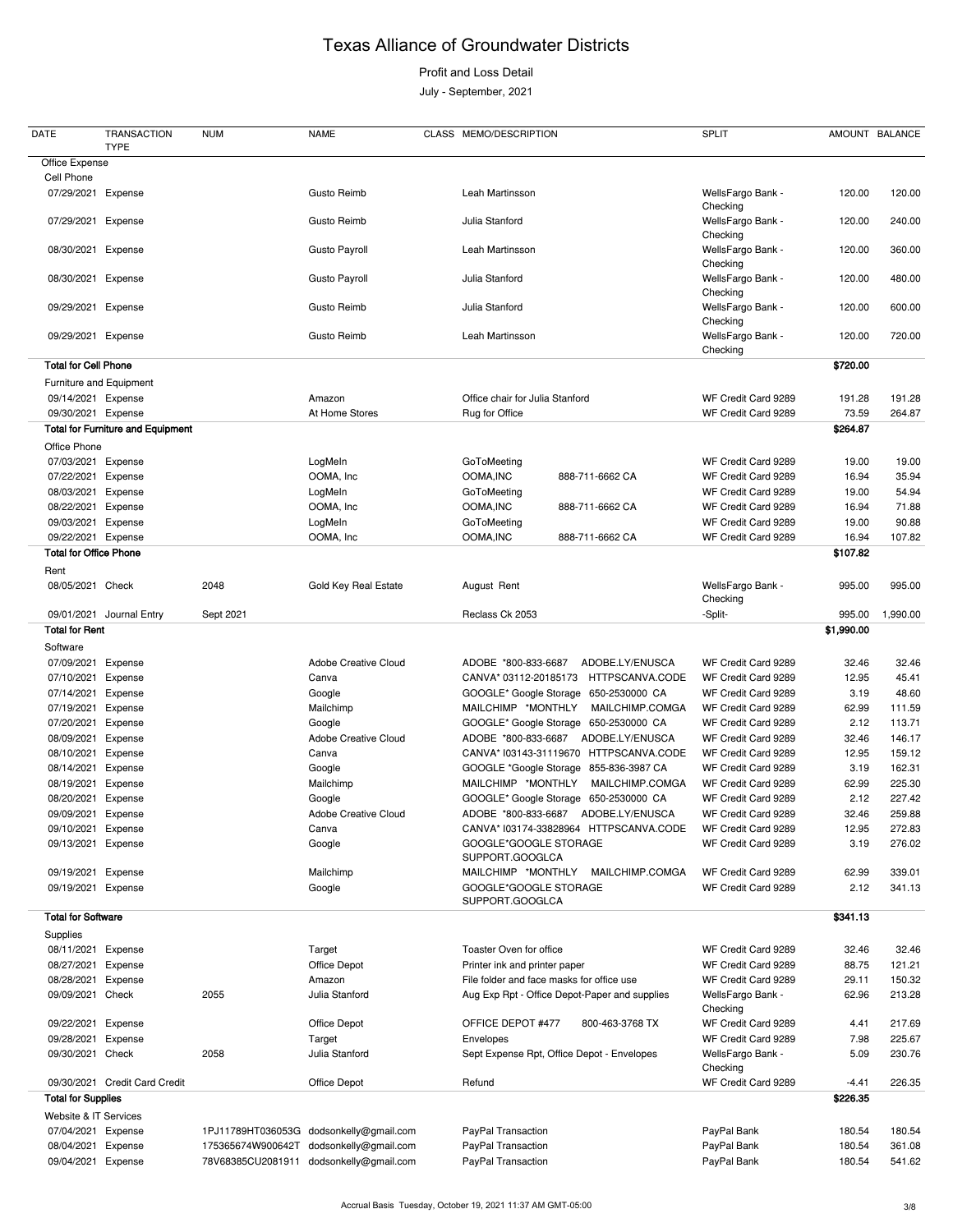Profit and Loss Detail

July - September, 2021

| <b>DATE</b> | TRANSACTION                     | <b>NUM</b> | <b>NAME</b> | CLASS MEMO/DESCRIPTION |                | <b>SPLIT</b>        |            | AMOUNT BALANCE |
|-------------|---------------------------------|------------|-------------|------------------------|----------------|---------------------|------------|----------------|
|             | <b>TYPE</b>                     |            |             |                        |                |                     |            |                |
|             | 09/26/2021 Expense              |            | GoDaddy     | DNH*GODADDY.COM        | 480-5058855 AZ | WF Credit Card 9289 | 21.17      | 562.79         |
|             | Total for Website & IT Services |            |             |                        |                |                     | \$562.79   |                |
|             | <b>Total for Office Expense</b> |            |             |                        |                |                     | \$4,212.96 |                |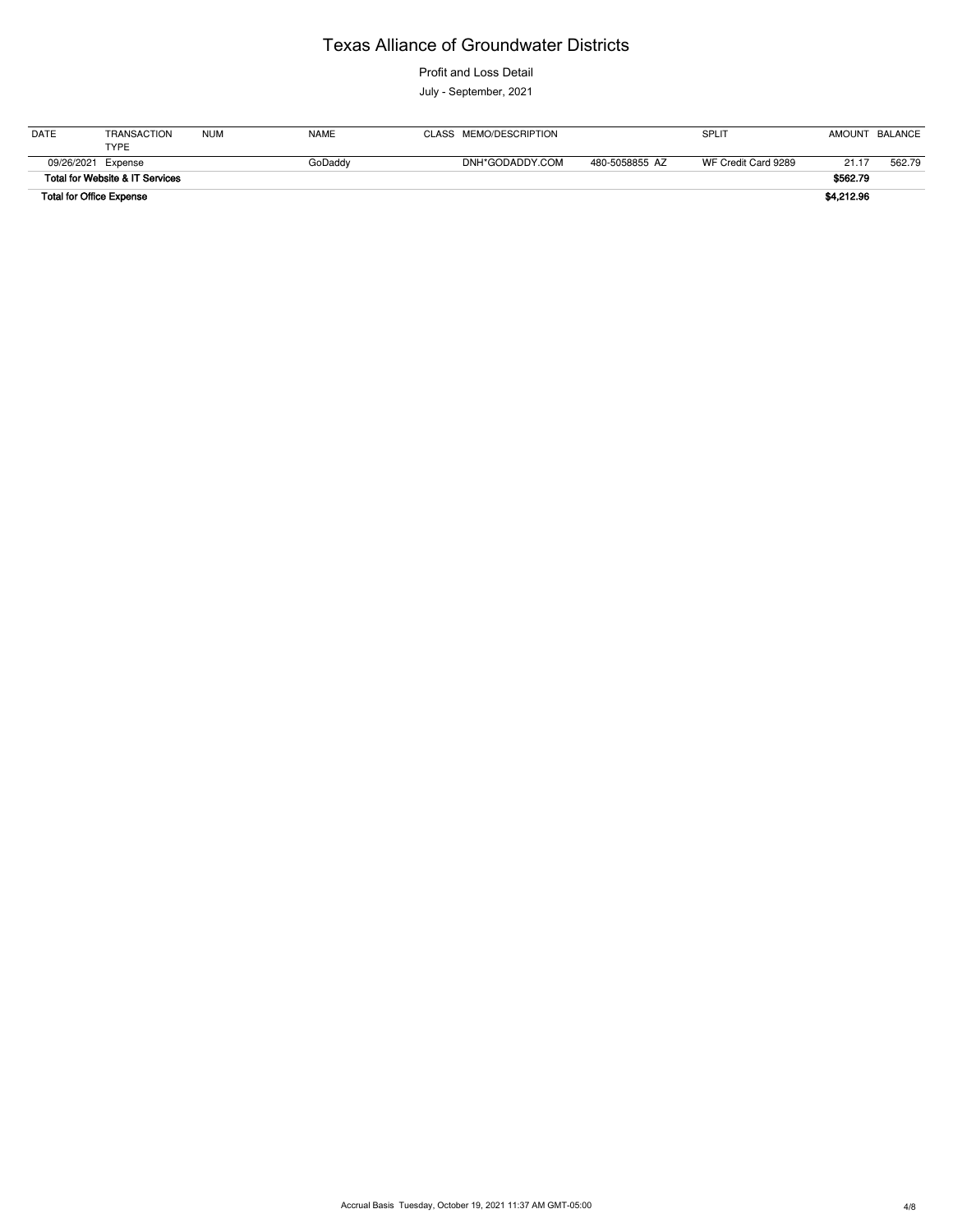Profit and Loss Detail

July - September, 2021

| <b>Executive Director</b><br>Health Insurance Reimburse<br>Leah Martinsson<br>07/29/2021 Expense<br>Gusto<br>WellsFargo Bank -<br>500.00<br>Reimb<br>Checking<br>WellsFargo Bank -<br>08/30/2021 Expense<br>Gusto<br>Leah Martinsson<br>500.00<br>Checking<br>Payroll<br>WellsFargo Bank -<br>09/29/2021 Expense<br>Gusto<br>Leah Martinsson<br>500.00<br>Reimb<br>Checking<br><b>Total for Health Insurance Reimburse</b><br>\$1,500.00<br>Payroll Taxes<br>07/29/2021 Expense<br>Leah Martinsson<br>WellsFargo Bank -<br>Gusto<br>537.41<br>Checking<br><b>Taxes</b><br>WellsFargo Bank -<br>Gusto<br>Leah Martinsson<br>08/30/2021 Expense<br>537.41<br>Taxes<br>Checking<br>Leah Martinsson<br>WellsFargo Bank -<br>09/29/2021 Expense<br>Gusto<br>537.41<br>Checking<br>Taxes<br><b>Total for Payroll Taxes</b><br>\$1,612.23<br>Retirement<br>WF<br><b>WF ADVISORS</b><br><b>DEBIT</b><br>WellsFargo Bank -<br>07/26/2021 Expense<br>210726 0010503079531 ZACH<br>421.50<br><b>HOLLAND</b><br>Advisors<br>Checking<br>WF<br><b>WF ADVISORS</b><br><b>DEBIT</b><br>WellsFargo Bank -<br>08/25/2021 Expense<br>210825 0010503079531<br>ZACH<br>421.50<br>Advisors<br><b>HOLLAND</b><br>Checking<br>WF<br><b>WF ADVISORS</b><br><b>DEBIT</b><br>210927 0010503079531<br>ZACH<br>WellsFargo Bank -<br>09/27/2021 Expense<br>421.50<br><b>HOLLAND</b><br>Advisors<br>Checking<br><b>Total for Retirement</b><br>\$1,264.50<br>Salaries<br>Leah Martinsson<br>WellsFargo Bank -<br>07/29/2021<br>Expense<br>Gusto<br>7,025.00<br>Payroll<br>Checking<br>Leah Martinsson<br>Expense<br>Gusto<br>WellsFargo Bank -<br>7,025.00 14,050.00<br>08/30/2021<br>Payroll<br>Checking<br>09/29/2021 Expense<br>Leah Martinsson<br>WellsFargo Bank -<br>7,025.00 21,075.00<br>Gusto<br>Checking<br>Payroll<br><b>Total for Salaries</b><br>\$21,075.00<br><b>Total for Executive Director</b><br>\$25,451.73<br>Health Insurance-Group Plan<br>07/01/2021 Journal Entry<br>July 2021 health insur<br>July 21 health<br>-Split-<br>524.32<br>insur<br>Journal Entry<br>Aug 2021<br>Aug 2021 health insur<br>-Split-<br>08/01/2021<br>524.32<br>Journal Entry<br>Sept 2-21<br>Sept 2021 health insur<br>09/01/2021<br>-Split-<br>524.32<br>Total for Health Insurance-Group Plan<br>\$1,572.96<br>Staff<br>Payroll Taxes<br>Julia Stanford<br>07/29/2021 Expense<br>Gusto<br>WellsFargo Bank -<br>369.75<br>Taxes<br>Checking<br>Julia Stanford<br>WellsFargo Bank -<br>08/30/2021 Expense<br>Gusto<br>369.75<br>Checking<br>Taxes<br>Gusto<br>Julia Stanford<br>WellsFargo Bank -<br>09/29/2021 Expense<br>369.75<br>Taxes<br>Checking<br><b>Total for Payroll Taxes</b><br>\$1,109.25<br>Retirement<br>WF<br><b>WF ADVISORS</b><br><b>DEBIT</b><br>WellsFargo Bank -<br>290.00<br>07/30/2021 Expense<br>210730 0010861609921<br>JULIA<br><b>STANFORD</b><br>Advisors<br>Checking<br>WF<br><b>WF ADVISORS</b><br><b>DEBIT</b><br>WellsFargo Bank -<br>08/31/2021 Expense<br>210831 0010861609921<br>JULIA<br>290.00<br>580.00<br>Advisors<br><b>STANFORD</b><br>Checking<br>WF<br><b>WF ADVISORS</b><br>WellsFargo Bank -<br>09/30/2021 Expense<br><b>DEBIT</b><br>210930 0010861609921<br>870.00<br>JULIA<br>290.00<br><b>STANFORD</b><br>Advisors<br>Checking<br><b>Total for Retirement</b><br>\$870.00<br>Salaries<br>Julia Stanford<br>WellsFargo Bank -<br>07/29/2021 Expense<br>Gusto<br>4,833.33<br>Checking<br>Payroll<br>Julia Stanford<br>WellsFargo Bank -<br>08/30/2021 Expense<br>Gusto<br>4,833.33<br>Payroll<br>Checking<br>WellsFargo Bank -<br>Gusto<br>Julia Stanford<br>09/29/2021 Expense<br>4,833.33 14,499.99<br>Payroll<br>Checking<br><b>Total for Salaries</b><br>\$14,499.99<br><b>Total for Staff</b><br>\$16,479.24 | <b>DATE</b> | <b>TRANSACTION</b><br><b>TYPE</b> | <b>NUM</b> | <b>NAME</b> | CLASS MEMO/DESCRIPTION |  | <b>SPLIT</b> | AMOUNT BALANCE |          |
|--------------------------------------------------------------------------------------------------------------------------------------------------------------------------------------------------------------------------------------------------------------------------------------------------------------------------------------------------------------------------------------------------------------------------------------------------------------------------------------------------------------------------------------------------------------------------------------------------------------------------------------------------------------------------------------------------------------------------------------------------------------------------------------------------------------------------------------------------------------------------------------------------------------------------------------------------------------------------------------------------------------------------------------------------------------------------------------------------------------------------------------------------------------------------------------------------------------------------------------------------------------------------------------------------------------------------------------------------------------------------------------------------------------------------------------------------------------------------------------------------------------------------------------------------------------------------------------------------------------------------------------------------------------------------------------------------------------------------------------------------------------------------------------------------------------------------------------------------------------------------------------------------------------------------------------------------------------------------------------------------------------------------------------------------------------------------------------------------------------------------------------------------------------------------------------------------------------------------------------------------------------------------------------------------------------------------------------------------------------------------------------------------------------------------------------------------------------------------------------------------------------------------------------------------------------------------------------------------------------------------------------------------------------------------------------------------------------------------------------------------------------------------------------------------------------------------------------------------------------------------------------------------------------------------------------------------------------------------------------------------------------------------------------------------------------------------------------------------------------------------------------------------------------------------------------------------------------------------------------------------------------------------------------------------------------------------------------------------------------------------------------------------------------------------------------------------------------------------------------------------------------------------------------------------------------------------------------------------------------------------------------------------------------------------------------------------------------------------------------|-------------|-----------------------------------|------------|-------------|------------------------|--|--------------|----------------|----------|
|                                                                                                                                                                                                                                                                                                                                                                                                                                                                                                                                                                                                                                                                                                                                                                                                                                                                                                                                                                                                                                                                                                                                                                                                                                                                                                                                                                                                                                                                                                                                                                                                                                                                                                                                                                                                                                                                                                                                                                                                                                                                                                                                                                                                                                                                                                                                                                                                                                                                                                                                                                                                                                                                                                                                                                                                                                                                                                                                                                                                                                                                                                                                                                                                                                                                                                                                                                                                                                                                                                                                                                                                                                                                                                                                      | Personnel   |                                   |            |             |                        |  |              |                |          |
|                                                                                                                                                                                                                                                                                                                                                                                                                                                                                                                                                                                                                                                                                                                                                                                                                                                                                                                                                                                                                                                                                                                                                                                                                                                                                                                                                                                                                                                                                                                                                                                                                                                                                                                                                                                                                                                                                                                                                                                                                                                                                                                                                                                                                                                                                                                                                                                                                                                                                                                                                                                                                                                                                                                                                                                                                                                                                                                                                                                                                                                                                                                                                                                                                                                                                                                                                                                                                                                                                                                                                                                                                                                                                                                                      |             |                                   |            |             |                        |  |              |                |          |
|                                                                                                                                                                                                                                                                                                                                                                                                                                                                                                                                                                                                                                                                                                                                                                                                                                                                                                                                                                                                                                                                                                                                                                                                                                                                                                                                                                                                                                                                                                                                                                                                                                                                                                                                                                                                                                                                                                                                                                                                                                                                                                                                                                                                                                                                                                                                                                                                                                                                                                                                                                                                                                                                                                                                                                                                                                                                                                                                                                                                                                                                                                                                                                                                                                                                                                                                                                                                                                                                                                                                                                                                                                                                                                                                      |             |                                   |            |             |                        |  |              |                |          |
|                                                                                                                                                                                                                                                                                                                                                                                                                                                                                                                                                                                                                                                                                                                                                                                                                                                                                                                                                                                                                                                                                                                                                                                                                                                                                                                                                                                                                                                                                                                                                                                                                                                                                                                                                                                                                                                                                                                                                                                                                                                                                                                                                                                                                                                                                                                                                                                                                                                                                                                                                                                                                                                                                                                                                                                                                                                                                                                                                                                                                                                                                                                                                                                                                                                                                                                                                                                                                                                                                                                                                                                                                                                                                                                                      |             |                                   |            |             |                        |  |              |                | 500.00   |
|                                                                                                                                                                                                                                                                                                                                                                                                                                                                                                                                                                                                                                                                                                                                                                                                                                                                                                                                                                                                                                                                                                                                                                                                                                                                                                                                                                                                                                                                                                                                                                                                                                                                                                                                                                                                                                                                                                                                                                                                                                                                                                                                                                                                                                                                                                                                                                                                                                                                                                                                                                                                                                                                                                                                                                                                                                                                                                                                                                                                                                                                                                                                                                                                                                                                                                                                                                                                                                                                                                                                                                                                                                                                                                                                      |             |                                   |            |             |                        |  |              |                | 1,000.00 |
|                                                                                                                                                                                                                                                                                                                                                                                                                                                                                                                                                                                                                                                                                                                                                                                                                                                                                                                                                                                                                                                                                                                                                                                                                                                                                                                                                                                                                                                                                                                                                                                                                                                                                                                                                                                                                                                                                                                                                                                                                                                                                                                                                                                                                                                                                                                                                                                                                                                                                                                                                                                                                                                                                                                                                                                                                                                                                                                                                                                                                                                                                                                                                                                                                                                                                                                                                                                                                                                                                                                                                                                                                                                                                                                                      |             |                                   |            |             |                        |  |              |                | 1,500.00 |
|                                                                                                                                                                                                                                                                                                                                                                                                                                                                                                                                                                                                                                                                                                                                                                                                                                                                                                                                                                                                                                                                                                                                                                                                                                                                                                                                                                                                                                                                                                                                                                                                                                                                                                                                                                                                                                                                                                                                                                                                                                                                                                                                                                                                                                                                                                                                                                                                                                                                                                                                                                                                                                                                                                                                                                                                                                                                                                                                                                                                                                                                                                                                                                                                                                                                                                                                                                                                                                                                                                                                                                                                                                                                                                                                      |             |                                   |            |             |                        |  |              |                |          |
|                                                                                                                                                                                                                                                                                                                                                                                                                                                                                                                                                                                                                                                                                                                                                                                                                                                                                                                                                                                                                                                                                                                                                                                                                                                                                                                                                                                                                                                                                                                                                                                                                                                                                                                                                                                                                                                                                                                                                                                                                                                                                                                                                                                                                                                                                                                                                                                                                                                                                                                                                                                                                                                                                                                                                                                                                                                                                                                                                                                                                                                                                                                                                                                                                                                                                                                                                                                                                                                                                                                                                                                                                                                                                                                                      |             |                                   |            |             |                        |  |              |                |          |
|                                                                                                                                                                                                                                                                                                                                                                                                                                                                                                                                                                                                                                                                                                                                                                                                                                                                                                                                                                                                                                                                                                                                                                                                                                                                                                                                                                                                                                                                                                                                                                                                                                                                                                                                                                                                                                                                                                                                                                                                                                                                                                                                                                                                                                                                                                                                                                                                                                                                                                                                                                                                                                                                                                                                                                                                                                                                                                                                                                                                                                                                                                                                                                                                                                                                                                                                                                                                                                                                                                                                                                                                                                                                                                                                      |             |                                   |            |             |                        |  |              |                | 537.41   |
|                                                                                                                                                                                                                                                                                                                                                                                                                                                                                                                                                                                                                                                                                                                                                                                                                                                                                                                                                                                                                                                                                                                                                                                                                                                                                                                                                                                                                                                                                                                                                                                                                                                                                                                                                                                                                                                                                                                                                                                                                                                                                                                                                                                                                                                                                                                                                                                                                                                                                                                                                                                                                                                                                                                                                                                                                                                                                                                                                                                                                                                                                                                                                                                                                                                                                                                                                                                                                                                                                                                                                                                                                                                                                                                                      |             |                                   |            |             |                        |  |              |                | 1,074.82 |
|                                                                                                                                                                                                                                                                                                                                                                                                                                                                                                                                                                                                                                                                                                                                                                                                                                                                                                                                                                                                                                                                                                                                                                                                                                                                                                                                                                                                                                                                                                                                                                                                                                                                                                                                                                                                                                                                                                                                                                                                                                                                                                                                                                                                                                                                                                                                                                                                                                                                                                                                                                                                                                                                                                                                                                                                                                                                                                                                                                                                                                                                                                                                                                                                                                                                                                                                                                                                                                                                                                                                                                                                                                                                                                                                      |             |                                   |            |             |                        |  |              |                | 1,612.23 |
|                                                                                                                                                                                                                                                                                                                                                                                                                                                                                                                                                                                                                                                                                                                                                                                                                                                                                                                                                                                                                                                                                                                                                                                                                                                                                                                                                                                                                                                                                                                                                                                                                                                                                                                                                                                                                                                                                                                                                                                                                                                                                                                                                                                                                                                                                                                                                                                                                                                                                                                                                                                                                                                                                                                                                                                                                                                                                                                                                                                                                                                                                                                                                                                                                                                                                                                                                                                                                                                                                                                                                                                                                                                                                                                                      |             |                                   |            |             |                        |  |              |                |          |
|                                                                                                                                                                                                                                                                                                                                                                                                                                                                                                                                                                                                                                                                                                                                                                                                                                                                                                                                                                                                                                                                                                                                                                                                                                                                                                                                                                                                                                                                                                                                                                                                                                                                                                                                                                                                                                                                                                                                                                                                                                                                                                                                                                                                                                                                                                                                                                                                                                                                                                                                                                                                                                                                                                                                                                                                                                                                                                                                                                                                                                                                                                                                                                                                                                                                                                                                                                                                                                                                                                                                                                                                                                                                                                                                      |             |                                   |            |             |                        |  |              |                |          |
|                                                                                                                                                                                                                                                                                                                                                                                                                                                                                                                                                                                                                                                                                                                                                                                                                                                                                                                                                                                                                                                                                                                                                                                                                                                                                                                                                                                                                                                                                                                                                                                                                                                                                                                                                                                                                                                                                                                                                                                                                                                                                                                                                                                                                                                                                                                                                                                                                                                                                                                                                                                                                                                                                                                                                                                                                                                                                                                                                                                                                                                                                                                                                                                                                                                                                                                                                                                                                                                                                                                                                                                                                                                                                                                                      |             |                                   |            |             |                        |  |              |                | 421.50   |
|                                                                                                                                                                                                                                                                                                                                                                                                                                                                                                                                                                                                                                                                                                                                                                                                                                                                                                                                                                                                                                                                                                                                                                                                                                                                                                                                                                                                                                                                                                                                                                                                                                                                                                                                                                                                                                                                                                                                                                                                                                                                                                                                                                                                                                                                                                                                                                                                                                                                                                                                                                                                                                                                                                                                                                                                                                                                                                                                                                                                                                                                                                                                                                                                                                                                                                                                                                                                                                                                                                                                                                                                                                                                                                                                      |             |                                   |            |             |                        |  |              |                | 843.00   |
|                                                                                                                                                                                                                                                                                                                                                                                                                                                                                                                                                                                                                                                                                                                                                                                                                                                                                                                                                                                                                                                                                                                                                                                                                                                                                                                                                                                                                                                                                                                                                                                                                                                                                                                                                                                                                                                                                                                                                                                                                                                                                                                                                                                                                                                                                                                                                                                                                                                                                                                                                                                                                                                                                                                                                                                                                                                                                                                                                                                                                                                                                                                                                                                                                                                                                                                                                                                                                                                                                                                                                                                                                                                                                                                                      |             |                                   |            |             |                        |  |              |                | 1,264.50 |
|                                                                                                                                                                                                                                                                                                                                                                                                                                                                                                                                                                                                                                                                                                                                                                                                                                                                                                                                                                                                                                                                                                                                                                                                                                                                                                                                                                                                                                                                                                                                                                                                                                                                                                                                                                                                                                                                                                                                                                                                                                                                                                                                                                                                                                                                                                                                                                                                                                                                                                                                                                                                                                                                                                                                                                                                                                                                                                                                                                                                                                                                                                                                                                                                                                                                                                                                                                                                                                                                                                                                                                                                                                                                                                                                      |             |                                   |            |             |                        |  |              |                |          |
|                                                                                                                                                                                                                                                                                                                                                                                                                                                                                                                                                                                                                                                                                                                                                                                                                                                                                                                                                                                                                                                                                                                                                                                                                                                                                                                                                                                                                                                                                                                                                                                                                                                                                                                                                                                                                                                                                                                                                                                                                                                                                                                                                                                                                                                                                                                                                                                                                                                                                                                                                                                                                                                                                                                                                                                                                                                                                                                                                                                                                                                                                                                                                                                                                                                                                                                                                                                                                                                                                                                                                                                                                                                                                                                                      |             |                                   |            |             |                        |  |              |                |          |
|                                                                                                                                                                                                                                                                                                                                                                                                                                                                                                                                                                                                                                                                                                                                                                                                                                                                                                                                                                                                                                                                                                                                                                                                                                                                                                                                                                                                                                                                                                                                                                                                                                                                                                                                                                                                                                                                                                                                                                                                                                                                                                                                                                                                                                                                                                                                                                                                                                                                                                                                                                                                                                                                                                                                                                                                                                                                                                                                                                                                                                                                                                                                                                                                                                                                                                                                                                                                                                                                                                                                                                                                                                                                                                                                      |             |                                   |            |             |                        |  |              |                | 7,025.00 |
|                                                                                                                                                                                                                                                                                                                                                                                                                                                                                                                                                                                                                                                                                                                                                                                                                                                                                                                                                                                                                                                                                                                                                                                                                                                                                                                                                                                                                                                                                                                                                                                                                                                                                                                                                                                                                                                                                                                                                                                                                                                                                                                                                                                                                                                                                                                                                                                                                                                                                                                                                                                                                                                                                                                                                                                                                                                                                                                                                                                                                                                                                                                                                                                                                                                                                                                                                                                                                                                                                                                                                                                                                                                                                                                                      |             |                                   |            |             |                        |  |              |                |          |
|                                                                                                                                                                                                                                                                                                                                                                                                                                                                                                                                                                                                                                                                                                                                                                                                                                                                                                                                                                                                                                                                                                                                                                                                                                                                                                                                                                                                                                                                                                                                                                                                                                                                                                                                                                                                                                                                                                                                                                                                                                                                                                                                                                                                                                                                                                                                                                                                                                                                                                                                                                                                                                                                                                                                                                                                                                                                                                                                                                                                                                                                                                                                                                                                                                                                                                                                                                                                                                                                                                                                                                                                                                                                                                                                      |             |                                   |            |             |                        |  |              |                |          |
|                                                                                                                                                                                                                                                                                                                                                                                                                                                                                                                                                                                                                                                                                                                                                                                                                                                                                                                                                                                                                                                                                                                                                                                                                                                                                                                                                                                                                                                                                                                                                                                                                                                                                                                                                                                                                                                                                                                                                                                                                                                                                                                                                                                                                                                                                                                                                                                                                                                                                                                                                                                                                                                                                                                                                                                                                                                                                                                                                                                                                                                                                                                                                                                                                                                                                                                                                                                                                                                                                                                                                                                                                                                                                                                                      |             |                                   |            |             |                        |  |              |                |          |
|                                                                                                                                                                                                                                                                                                                                                                                                                                                                                                                                                                                                                                                                                                                                                                                                                                                                                                                                                                                                                                                                                                                                                                                                                                                                                                                                                                                                                                                                                                                                                                                                                                                                                                                                                                                                                                                                                                                                                                                                                                                                                                                                                                                                                                                                                                                                                                                                                                                                                                                                                                                                                                                                                                                                                                                                                                                                                                                                                                                                                                                                                                                                                                                                                                                                                                                                                                                                                                                                                                                                                                                                                                                                                                                                      |             |                                   |            |             |                        |  |              |                |          |
|                                                                                                                                                                                                                                                                                                                                                                                                                                                                                                                                                                                                                                                                                                                                                                                                                                                                                                                                                                                                                                                                                                                                                                                                                                                                                                                                                                                                                                                                                                                                                                                                                                                                                                                                                                                                                                                                                                                                                                                                                                                                                                                                                                                                                                                                                                                                                                                                                                                                                                                                                                                                                                                                                                                                                                                                                                                                                                                                                                                                                                                                                                                                                                                                                                                                                                                                                                                                                                                                                                                                                                                                                                                                                                                                      |             |                                   |            |             |                        |  |              |                |          |
|                                                                                                                                                                                                                                                                                                                                                                                                                                                                                                                                                                                                                                                                                                                                                                                                                                                                                                                                                                                                                                                                                                                                                                                                                                                                                                                                                                                                                                                                                                                                                                                                                                                                                                                                                                                                                                                                                                                                                                                                                                                                                                                                                                                                                                                                                                                                                                                                                                                                                                                                                                                                                                                                                                                                                                                                                                                                                                                                                                                                                                                                                                                                                                                                                                                                                                                                                                                                                                                                                                                                                                                                                                                                                                                                      |             |                                   |            |             |                        |  |              |                | 524.32   |
|                                                                                                                                                                                                                                                                                                                                                                                                                                                                                                                                                                                                                                                                                                                                                                                                                                                                                                                                                                                                                                                                                                                                                                                                                                                                                                                                                                                                                                                                                                                                                                                                                                                                                                                                                                                                                                                                                                                                                                                                                                                                                                                                                                                                                                                                                                                                                                                                                                                                                                                                                                                                                                                                                                                                                                                                                                                                                                                                                                                                                                                                                                                                                                                                                                                                                                                                                                                                                                                                                                                                                                                                                                                                                                                                      |             |                                   |            |             |                        |  |              |                | 1,048.64 |
|                                                                                                                                                                                                                                                                                                                                                                                                                                                                                                                                                                                                                                                                                                                                                                                                                                                                                                                                                                                                                                                                                                                                                                                                                                                                                                                                                                                                                                                                                                                                                                                                                                                                                                                                                                                                                                                                                                                                                                                                                                                                                                                                                                                                                                                                                                                                                                                                                                                                                                                                                                                                                                                                                                                                                                                                                                                                                                                                                                                                                                                                                                                                                                                                                                                                                                                                                                                                                                                                                                                                                                                                                                                                                                                                      |             |                                   |            |             |                        |  |              |                | 1,572.96 |
|                                                                                                                                                                                                                                                                                                                                                                                                                                                                                                                                                                                                                                                                                                                                                                                                                                                                                                                                                                                                                                                                                                                                                                                                                                                                                                                                                                                                                                                                                                                                                                                                                                                                                                                                                                                                                                                                                                                                                                                                                                                                                                                                                                                                                                                                                                                                                                                                                                                                                                                                                                                                                                                                                                                                                                                                                                                                                                                                                                                                                                                                                                                                                                                                                                                                                                                                                                                                                                                                                                                                                                                                                                                                                                                                      |             |                                   |            |             |                        |  |              |                |          |
|                                                                                                                                                                                                                                                                                                                                                                                                                                                                                                                                                                                                                                                                                                                                                                                                                                                                                                                                                                                                                                                                                                                                                                                                                                                                                                                                                                                                                                                                                                                                                                                                                                                                                                                                                                                                                                                                                                                                                                                                                                                                                                                                                                                                                                                                                                                                                                                                                                                                                                                                                                                                                                                                                                                                                                                                                                                                                                                                                                                                                                                                                                                                                                                                                                                                                                                                                                                                                                                                                                                                                                                                                                                                                                                                      |             |                                   |            |             |                        |  |              |                |          |
|                                                                                                                                                                                                                                                                                                                                                                                                                                                                                                                                                                                                                                                                                                                                                                                                                                                                                                                                                                                                                                                                                                                                                                                                                                                                                                                                                                                                                                                                                                                                                                                                                                                                                                                                                                                                                                                                                                                                                                                                                                                                                                                                                                                                                                                                                                                                                                                                                                                                                                                                                                                                                                                                                                                                                                                                                                                                                                                                                                                                                                                                                                                                                                                                                                                                                                                                                                                                                                                                                                                                                                                                                                                                                                                                      |             |                                   |            |             |                        |  |              |                |          |
|                                                                                                                                                                                                                                                                                                                                                                                                                                                                                                                                                                                                                                                                                                                                                                                                                                                                                                                                                                                                                                                                                                                                                                                                                                                                                                                                                                                                                                                                                                                                                                                                                                                                                                                                                                                                                                                                                                                                                                                                                                                                                                                                                                                                                                                                                                                                                                                                                                                                                                                                                                                                                                                                                                                                                                                                                                                                                                                                                                                                                                                                                                                                                                                                                                                                                                                                                                                                                                                                                                                                                                                                                                                                                                                                      |             |                                   |            |             |                        |  |              |                | 369.75   |
|                                                                                                                                                                                                                                                                                                                                                                                                                                                                                                                                                                                                                                                                                                                                                                                                                                                                                                                                                                                                                                                                                                                                                                                                                                                                                                                                                                                                                                                                                                                                                                                                                                                                                                                                                                                                                                                                                                                                                                                                                                                                                                                                                                                                                                                                                                                                                                                                                                                                                                                                                                                                                                                                                                                                                                                                                                                                                                                                                                                                                                                                                                                                                                                                                                                                                                                                                                                                                                                                                                                                                                                                                                                                                                                                      |             |                                   |            |             |                        |  |              |                | 739.50   |
|                                                                                                                                                                                                                                                                                                                                                                                                                                                                                                                                                                                                                                                                                                                                                                                                                                                                                                                                                                                                                                                                                                                                                                                                                                                                                                                                                                                                                                                                                                                                                                                                                                                                                                                                                                                                                                                                                                                                                                                                                                                                                                                                                                                                                                                                                                                                                                                                                                                                                                                                                                                                                                                                                                                                                                                                                                                                                                                                                                                                                                                                                                                                                                                                                                                                                                                                                                                                                                                                                                                                                                                                                                                                                                                                      |             |                                   |            |             |                        |  |              |                | 1,109.25 |
|                                                                                                                                                                                                                                                                                                                                                                                                                                                                                                                                                                                                                                                                                                                                                                                                                                                                                                                                                                                                                                                                                                                                                                                                                                                                                                                                                                                                                                                                                                                                                                                                                                                                                                                                                                                                                                                                                                                                                                                                                                                                                                                                                                                                                                                                                                                                                                                                                                                                                                                                                                                                                                                                                                                                                                                                                                                                                                                                                                                                                                                                                                                                                                                                                                                                                                                                                                                                                                                                                                                                                                                                                                                                                                                                      |             |                                   |            |             |                        |  |              |                |          |
|                                                                                                                                                                                                                                                                                                                                                                                                                                                                                                                                                                                                                                                                                                                                                                                                                                                                                                                                                                                                                                                                                                                                                                                                                                                                                                                                                                                                                                                                                                                                                                                                                                                                                                                                                                                                                                                                                                                                                                                                                                                                                                                                                                                                                                                                                                                                                                                                                                                                                                                                                                                                                                                                                                                                                                                                                                                                                                                                                                                                                                                                                                                                                                                                                                                                                                                                                                                                                                                                                                                                                                                                                                                                                                                                      |             |                                   |            |             |                        |  |              |                |          |
|                                                                                                                                                                                                                                                                                                                                                                                                                                                                                                                                                                                                                                                                                                                                                                                                                                                                                                                                                                                                                                                                                                                                                                                                                                                                                                                                                                                                                                                                                                                                                                                                                                                                                                                                                                                                                                                                                                                                                                                                                                                                                                                                                                                                                                                                                                                                                                                                                                                                                                                                                                                                                                                                                                                                                                                                                                                                                                                                                                                                                                                                                                                                                                                                                                                                                                                                                                                                                                                                                                                                                                                                                                                                                                                                      |             |                                   |            |             |                        |  |              |                | 290.00   |
|                                                                                                                                                                                                                                                                                                                                                                                                                                                                                                                                                                                                                                                                                                                                                                                                                                                                                                                                                                                                                                                                                                                                                                                                                                                                                                                                                                                                                                                                                                                                                                                                                                                                                                                                                                                                                                                                                                                                                                                                                                                                                                                                                                                                                                                                                                                                                                                                                                                                                                                                                                                                                                                                                                                                                                                                                                                                                                                                                                                                                                                                                                                                                                                                                                                                                                                                                                                                                                                                                                                                                                                                                                                                                                                                      |             |                                   |            |             |                        |  |              |                |          |
|                                                                                                                                                                                                                                                                                                                                                                                                                                                                                                                                                                                                                                                                                                                                                                                                                                                                                                                                                                                                                                                                                                                                                                                                                                                                                                                                                                                                                                                                                                                                                                                                                                                                                                                                                                                                                                                                                                                                                                                                                                                                                                                                                                                                                                                                                                                                                                                                                                                                                                                                                                                                                                                                                                                                                                                                                                                                                                                                                                                                                                                                                                                                                                                                                                                                                                                                                                                                                                                                                                                                                                                                                                                                                                                                      |             |                                   |            |             |                        |  |              |                |          |
|                                                                                                                                                                                                                                                                                                                                                                                                                                                                                                                                                                                                                                                                                                                                                                                                                                                                                                                                                                                                                                                                                                                                                                                                                                                                                                                                                                                                                                                                                                                                                                                                                                                                                                                                                                                                                                                                                                                                                                                                                                                                                                                                                                                                                                                                                                                                                                                                                                                                                                                                                                                                                                                                                                                                                                                                                                                                                                                                                                                                                                                                                                                                                                                                                                                                                                                                                                                                                                                                                                                                                                                                                                                                                                                                      |             |                                   |            |             |                        |  |              |                |          |
|                                                                                                                                                                                                                                                                                                                                                                                                                                                                                                                                                                                                                                                                                                                                                                                                                                                                                                                                                                                                                                                                                                                                                                                                                                                                                                                                                                                                                                                                                                                                                                                                                                                                                                                                                                                                                                                                                                                                                                                                                                                                                                                                                                                                                                                                                                                                                                                                                                                                                                                                                                                                                                                                                                                                                                                                                                                                                                                                                                                                                                                                                                                                                                                                                                                                                                                                                                                                                                                                                                                                                                                                                                                                                                                                      |             |                                   |            |             |                        |  |              |                |          |
|                                                                                                                                                                                                                                                                                                                                                                                                                                                                                                                                                                                                                                                                                                                                                                                                                                                                                                                                                                                                                                                                                                                                                                                                                                                                                                                                                                                                                                                                                                                                                                                                                                                                                                                                                                                                                                                                                                                                                                                                                                                                                                                                                                                                                                                                                                                                                                                                                                                                                                                                                                                                                                                                                                                                                                                                                                                                                                                                                                                                                                                                                                                                                                                                                                                                                                                                                                                                                                                                                                                                                                                                                                                                                                                                      |             |                                   |            |             |                        |  |              |                |          |
|                                                                                                                                                                                                                                                                                                                                                                                                                                                                                                                                                                                                                                                                                                                                                                                                                                                                                                                                                                                                                                                                                                                                                                                                                                                                                                                                                                                                                                                                                                                                                                                                                                                                                                                                                                                                                                                                                                                                                                                                                                                                                                                                                                                                                                                                                                                                                                                                                                                                                                                                                                                                                                                                                                                                                                                                                                                                                                                                                                                                                                                                                                                                                                                                                                                                                                                                                                                                                                                                                                                                                                                                                                                                                                                                      |             |                                   |            |             |                        |  |              |                | 4,833.33 |
|                                                                                                                                                                                                                                                                                                                                                                                                                                                                                                                                                                                                                                                                                                                                                                                                                                                                                                                                                                                                                                                                                                                                                                                                                                                                                                                                                                                                                                                                                                                                                                                                                                                                                                                                                                                                                                                                                                                                                                                                                                                                                                                                                                                                                                                                                                                                                                                                                                                                                                                                                                                                                                                                                                                                                                                                                                                                                                                                                                                                                                                                                                                                                                                                                                                                                                                                                                                                                                                                                                                                                                                                                                                                                                                                      |             |                                   |            |             |                        |  |              |                | 9,666.66 |
|                                                                                                                                                                                                                                                                                                                                                                                                                                                                                                                                                                                                                                                                                                                                                                                                                                                                                                                                                                                                                                                                                                                                                                                                                                                                                                                                                                                                                                                                                                                                                                                                                                                                                                                                                                                                                                                                                                                                                                                                                                                                                                                                                                                                                                                                                                                                                                                                                                                                                                                                                                                                                                                                                                                                                                                                                                                                                                                                                                                                                                                                                                                                                                                                                                                                                                                                                                                                                                                                                                                                                                                                                                                                                                                                      |             |                                   |            |             |                        |  |              |                |          |
|                                                                                                                                                                                                                                                                                                                                                                                                                                                                                                                                                                                                                                                                                                                                                                                                                                                                                                                                                                                                                                                                                                                                                                                                                                                                                                                                                                                                                                                                                                                                                                                                                                                                                                                                                                                                                                                                                                                                                                                                                                                                                                                                                                                                                                                                                                                                                                                                                                                                                                                                                                                                                                                                                                                                                                                                                                                                                                                                                                                                                                                                                                                                                                                                                                                                                                                                                                                                                                                                                                                                                                                                                                                                                                                                      |             |                                   |            |             |                        |  |              |                |          |
|                                                                                                                                                                                                                                                                                                                                                                                                                                                                                                                                                                                                                                                                                                                                                                                                                                                                                                                                                                                                                                                                                                                                                                                                                                                                                                                                                                                                                                                                                                                                                                                                                                                                                                                                                                                                                                                                                                                                                                                                                                                                                                                                                                                                                                                                                                                                                                                                                                                                                                                                                                                                                                                                                                                                                                                                                                                                                                                                                                                                                                                                                                                                                                                                                                                                                                                                                                                                                                                                                                                                                                                                                                                                                                                                      |             |                                   |            |             |                        |  |              |                |          |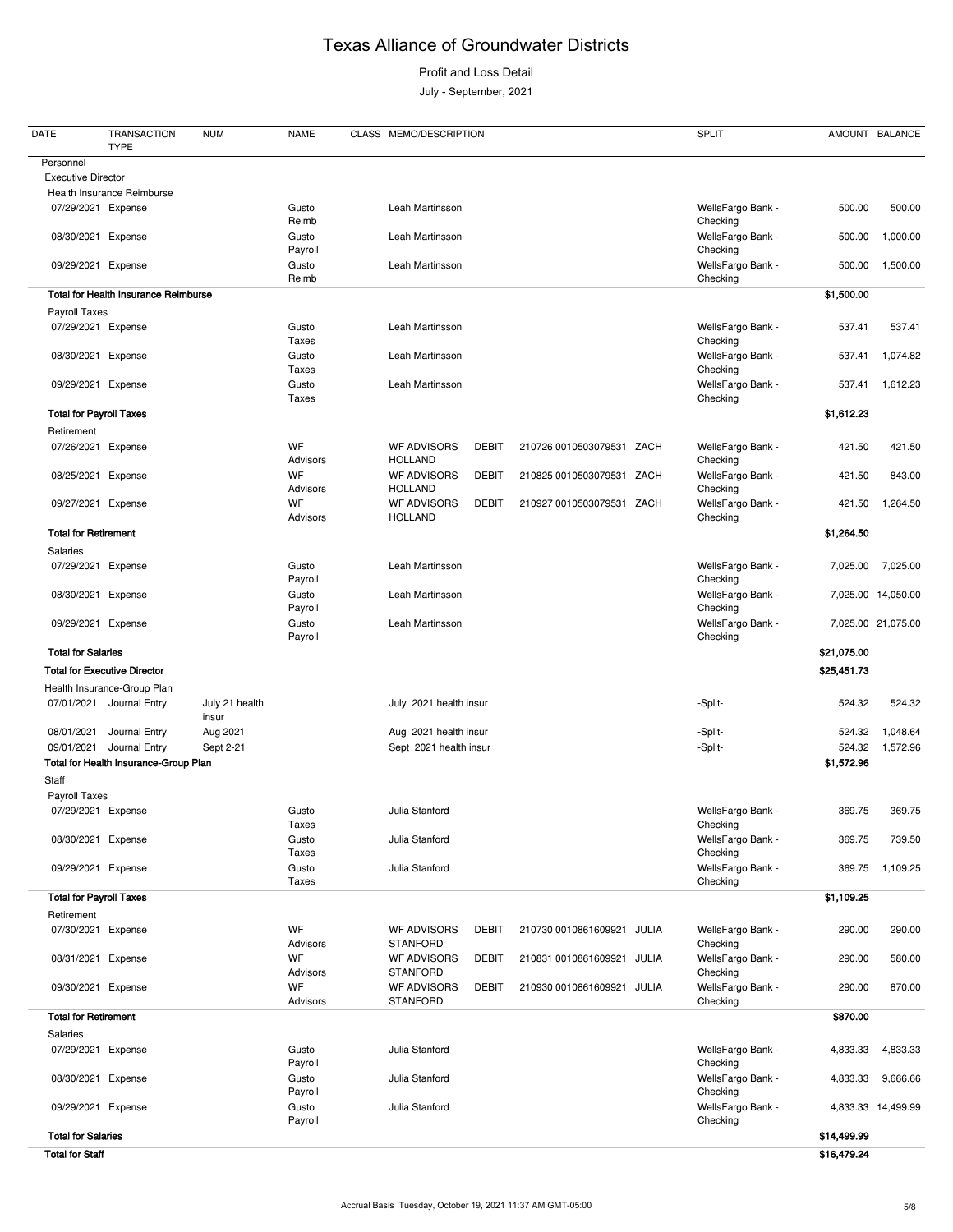Profit and Loss Detail

July - September, 2021

| <b>DATE</b>                  | <b>TRANSACTION</b><br><b>TYPE</b>  | <b>NUM</b>         | <b>NAME</b>       | CLASS MEMO/DESCRIPTION                | <b>SPLIT</b>      | <b>AMOUNT</b> | <b>BALANCE</b> |
|------------------------------|------------------------------------|--------------------|-------------------|---------------------------------------|-------------------|---------------|----------------|
| <b>Total for Personnel</b>   |                                    |                    |                   |                                       |                   | \$43,503.93   |                |
| <b>Professional Services</b> |                                    |                    |                   |                                       |                   |               |                |
| Insurance - Bonds            |                                    |                    |                   |                                       |                   |               |                |
| 08/02/2021                   | Journal Entry                      | <b>Book Refund</b> |                   | Premium refund due to WC audit credit | -Split-           | $-6.00$       | $-6.00$        |
| 08/05/2021                   | Check                              | 2049               | <b>CNA Surety</b> | Insurance                             | WellsFargo Bank - | 326.03        | 320.03         |
|                              |                                    |                    |                   |                                       | Checking          |               |                |
|                              | <b>Total for Insurance - Bonds</b> |                    |                   |                                       |                   | \$320.03      |                |
|                              | Member Management Software         |                    |                   |                                       |                   |               |                |
| 07/27/2021                   | Journal Entry                      | <b>July 2021</b>   |                   | Book one month expense                | -Split-           | 54.00         | 54.00          |
| 08/27/2021                   | Journal Entry                      | Aug 2021           |                   | Book one month expense                | -Split-           | 54.00         | 108.00         |
| 09/27/2021                   | Journal Entry                      | Sept 2021          |                   | Book one month expense                | -Split-           | 54.00         | 162.00         |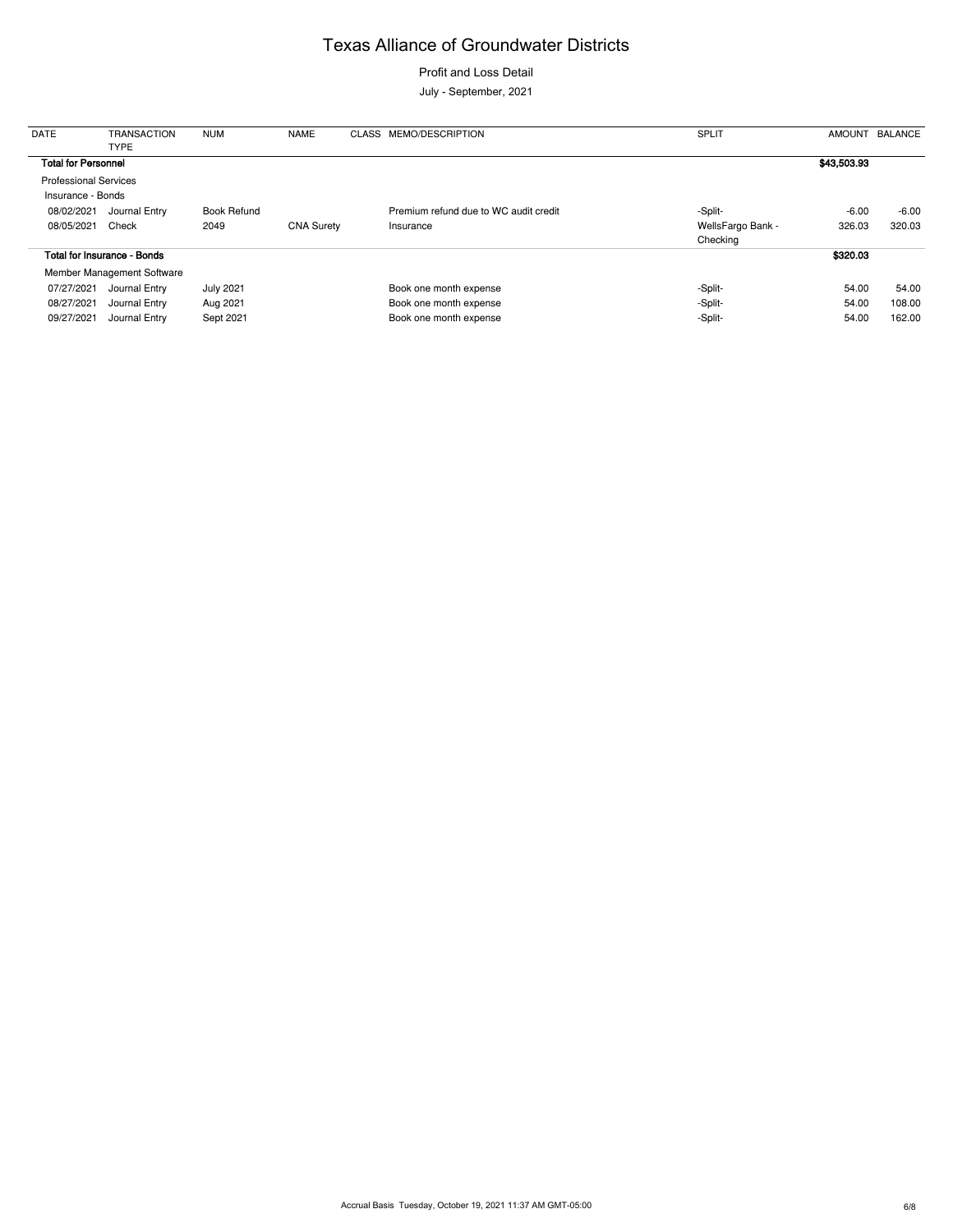### Profit and Loss Detail

July - September, 2021

| <b>DATE</b>                      | <b>TRANSACTION</b><br><b>TYPE</b>           |      | NUM NAME                                  | CLASS MEMO/DESCRIPTION                                            | <b>SPLIT</b>                  |            | AMOUNT BALANCE |
|----------------------------------|---------------------------------------------|------|-------------------------------------------|-------------------------------------------------------------------|-------------------------------|------------|----------------|
|                                  | <b>Total for Member Management Software</b> |      |                                           |                                                                   |                               | \$162.00   |                |
|                                  | Payroll/Bookkeeping/Banking                 |      |                                           |                                                                   |                               |            |                |
| 07/25/2021 Expense               |                                             |      | Intuit Quickbooks                         | INTUIT <sup>*</sup><br><b>CL.INTUIT.COMCA</b>                     | WF Credit Card 9289           | 70.00      | 70.00          |
| 07/30/2021                       | Expense                                     |      | Gusto Fee                                 | Payroll Fee                                                       | WellsFargo Bank -<br>Checking | 54.37      | 124.37         |
| 08/06/2021 Check                 |                                             | 2050 | Pamela Chandler                           | May bookkeeping, bill dated 7.5.21                                | WellsFargo Bank -<br>Checking | 275.00     | 399.37         |
| 08/06/2021 Check                 |                                             | 2051 | Leslie J. (Lee) Anderson, CPA,<br>PC      | Q3 reconciliations                                                | WellsFargo Bank -<br>Checking | 292.50     | 691.87         |
| 08/25/2021                       | Expense                                     |      | Intuit Quickbooks                         | CL.INTUIT.COMCA<br>INTUIT <sup>*</sup>                            | WF Credit Card 9289           | 80.00      | 771.87         |
| 08/26/2021                       | Check                                       |      | 2054 Pamela Chandler                      | June & July bookkeeping                                           | WellsFargo Bank -<br>Checking | 262.50     | 1,034.37       |
| 08/31/2021                       | Expense                                     |      | Gusto Fee                                 | Payroll Fee-August                                                | WellsFargo Bank -<br>Checking | 54.37      | 1,088.74       |
| 09/25/2021                       | Expense                                     |      | Intuit Quickbooks                         | INTUIT *QuickBooks OnlineCL.INTUIT.COMCA                          | WF Credit Card 9289           | 80.00      | 1,168.74       |
| 09/30/2021                       | Bill                                        |      | Leslie J. (Lee) Anderson, CPA,<br>PC      | July, August, September 2021                                      | <b>Accounts Payable</b>       | 325.00     | 1,493.74       |
| 09/30/2021                       | Bill                                        |      | Pamela Chandler                           | Bookkeeping for August & September 2021                           | Accounts Payable              | 300.00     | 1,793.74       |
| 09/30/2021                       | Expense                                     |      | Gusto Fee                                 | PR Fees Sept21                                                    | WellsFargo Bank -<br>Checking | 54.37      | 1,848.11       |
|                                  | Total for Payroll/Bookkeeping/Banking       |      |                                           |                                                                   |                               | \$1,848.11 |                |
| PFIA Instructor                  |                                             |      |                                           |                                                                   |                               |            |                |
| 08/11/2021 Check                 |                                             |      | 2047 GM Ellis Law Firm PC -<br>Associate  | <b>PFIA Training</b>                                              | WellsFargo Bank -<br>Checking | 2,875.00   | 2,875.00       |
| <b>Total for PFIA Instructor</b> |                                             |      |                                           |                                                                   |                               | \$2,875.00 |                |
|                                  | <b>Texas Legislative Service</b>            |      |                                           |                                                                   |                               |            |                |
| 07/01/2021 Expense               |                                             |      | <b>Texas Legislative Service</b>          | TEXAS LEGISLATIVE SERVICE512-4767596 TX                           | WF Credit Card 9289           | 143.33     | 143.33         |
| 08/01/2021                       | Expense                                     |      | <b>Texas Legislative Service</b>          | TEXAS LEGISLATIVE SERVICE512-4767596 TX                           | WF Credit Card 9289           | 143.33     | 286.66         |
| 09/01/2021 Expense               |                                             |      | <b>Texas Legislative Service</b>          | TEXAS LEGISLATIVE SERVICE512-4767596 TX                           | WF Credit Card 9289           | 143.33     | 429.99         |
|                                  | <b>Total for Texas Legislative Service</b>  |      |                                           |                                                                   |                               | \$429.99   |                |
|                                  | <b>Total for Professional Services</b>      |      |                                           |                                                                   |                               | \$5,635.13 |                |
|                                  | Travel/Confer/Dues/Outreach                 |      |                                           |                                                                   |                               |            |                |
| <b>Conference Fees</b>           |                                             |      |                                           |                                                                   |                               |            |                |
| 09/08/2021 Expense               |                                             |      | Innovation Event Management,<br><b>LP</b> | JS Water for Texas Registration                                   | WF Credit Card 9289           | 350.00     | 350.00         |
| 09/09/2021 Check                 |                                             | 2057 | <b>Texas Water Foundation</b>             | Invoice #845 - Rainmaker dinner                                   | WellsFargo Bank -<br>Checking | 500.00     | 850.00         |
|                                  | <b>Total for Conference Fees</b>            |      |                                           |                                                                   |                               | \$850.00   |                |
| Outreach                         |                                             |      |                                           |                                                                   |                               |            |                |
| 08/06/2021 Check                 |                                             |      | 2052 Julia Stanford                       | July Exp Rpt, Lunch with David Marino, BSEACD                     | WellsFargo Bank -<br>Checking | 38.28      | 38.28          |
| 08/27/2021                       | Expense                                     |      | Tacodeli                                  | LM and JS working lunch                                           | WF Credit Card 9289           | 20.94      | 59.22          |
| 08/31/2021                       | Expense                                     |      | <b>Hyatt Regency Hill Country</b>         | Dinner with T King, B Paup, TAGD President-elect and VP-<br>elect | WF Credit Card 9289           | 610.94     | 670.16         |
| <b>Total for Outreach</b>        |                                             |      |                                           |                                                                   |                               | \$670.16   |                |
| Parking                          |                                             |      |                                           |                                                                   |                               |            |                |
| 09/23/2021                       | Expense                                     |      | Coa Parking                               | <b>COA PARKING METERS</b><br><b>AUSTIN</b><br>TX                  | WF Credit Card 9289           | 4.25       | 4.25           |
| 09/28/2021                       | Expense                                     |      | <b>UT Parking</b>                         | Water for Texas Conference parking                                | WF Credit Card 9289           | 18.00      | 22.25          |
| 09/29/2021                       | Expense                                     |      | UT Parking                                | Water for Texas Conference parking                                | WF Credit Card 9289           | 15.00      | 37.25          |
| 09/30/2021 Check                 |                                             |      | 2058 Julia Stanford                       | Sept Expense Rpt, Parking at Water for Texas Conference           | WellsFargo Bank -<br>Checking | 9.00       | 46.25          |
| <b>Total for Parking</b>         |                                             |      |                                           |                                                                   |                               | \$46.25    |                |
|                                  | Travel and Hotel/Mileage                    |      |                                           |                                                                   |                               |            |                |
| 08/06/2021 Check                 |                                             |      | 2052 Julia Stanford                       | July Exp Rpt, RT to Embassy Suites San Marcos to Tour             | WellsFargo Bank -             | 39.20      | 39.20          |

|                    |         |      |                                   |                                                   | Checking            |        |        |
|--------------------|---------|------|-----------------------------------|---------------------------------------------------|---------------------|--------|--------|
| 08/06/2021         | Check   |      | 2052 Julia Stanford               | July Exp Rpt, RT to 3 hotels in Arlington         | WellsFargo Bank -   | 26.88  | 66.08  |
|                    |         |      |                                   |                                                   | Checking            |        |        |
| 08/06/2021         | Check   |      | 2052 Julia Stanford               | July Exp Rpt, Hotel stay at Courtyard Fort Worth  | WellsFargo Bank -   | 150.14 | 216.22 |
|                    |         |      |                                   |                                                   | Checking            |        |        |
| 08/06/2021 Check   |         | 2052 | Julia Stanford                    | July Exp Rpt, RT to Embassy Suites Denton to Tour | WellsFargo Bank -   | 256.48 | 472.70 |
|                    |         |      |                                   |                                                   | Checking            |        |        |
| 09/02/2021         | Expense |      | <b>Hyatt Regency Hill Country</b> | Leah dinner at Summit                             | WF Credit Card 9289 | 39.64  | 512.34 |
| 09/02/2021 Expense |         |      | <b>Hyatt Regency Hill Country</b> | Julia dinner at Summit                            | WF Credit Card 9289 | 30.85  | 543.19 |
| 09/09/2021         | Check   | 2056 | Leah Martinsson*                  | Aug Exp Rpt - RT to SA for Summit 8/0-9/2         | WellsFargo Bank -   | 113.12 | 656.31 |
|                    |         |      |                                   |                                                   | Checking            |        |        |
| 09/09/2021 Check   |         | 2055 | Julia Stanford                    | Aug Exp Rpt - RT to SA for Summit 8/30-9/2        | WellsFargo Bank -   | 113.12 | 769.43 |
|                    |         |      |                                   |                                                   | Checking            |        |        |
| 09/30/2021         | Check   | 2059 | Leah Martinsson*                  | Sept Expense Rpt, RT mileage for Water for Texas  | WellsFargo Bank -   | 7.84   | 777.27 |